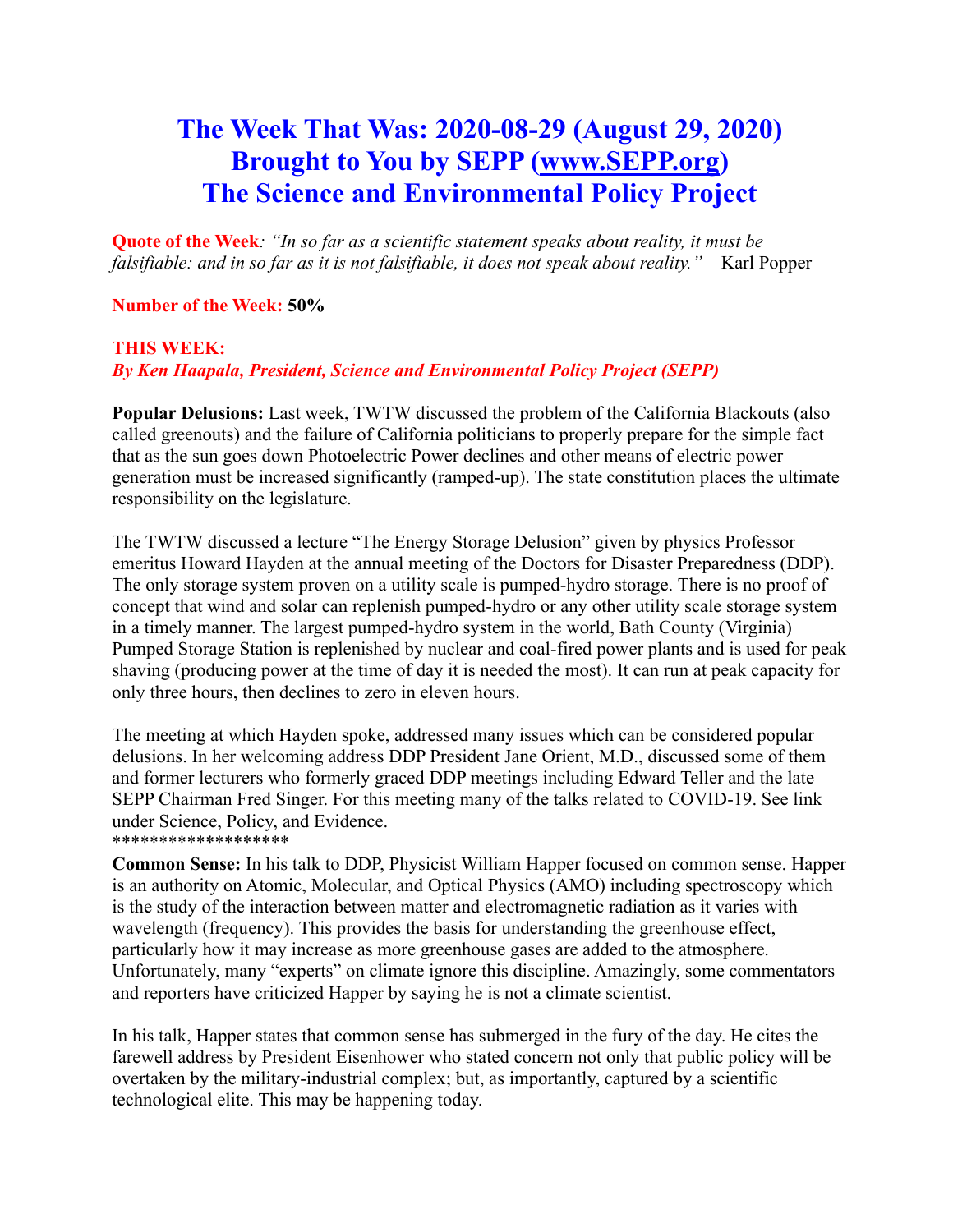"In appealing to common sense, Happer quotes William Pitt the Elder (1708 to 1778) who supported the American Revolution and for whom Pittsburgh is named (suggested by historian John Robson):

*"THERE is one plain maxim, to which I have invariably adhered through life; that in every question, in which my liberty or my property were concerned, I should consult and be determined by the dictates of common sense.*

*"I confess, my lords, that I am apt to distrust the refinements of learning, because I have seen the ablest and the most learned men equally liable to deceive themselves and to mislead others.*

*"The condition of human nature would be lamentable indeed, if nothing less than the greatest learning and talents, which fall to the share of so small a number of men, were sufficient to direct our judgment and our conduct.*

*"But providence has taken better care of our happiness, and given us, in the simplicity of common sense, a rule for our direction, by which we never shall be misled."* <https://englishlanguageandhistory.com/?id=william-pitt-elder-common-sense>

Happer uses graphs from the Centers for Disease Control (CDC) to demonstrate that in the US about 50,000 to 60,000 die each week, more in the winter than in the summer, and there have not been many more deaths from COVID-19 than happen in a bad flu year. Further, death rates are strongly separated by age groups with people dying from COVID-19 predominately over the age of 65.

Happer goes on to say that hysteria over climate, COVID, the cancel culture, etc. are contemporary examples of a human failing described in the "Extraordinary Popular Delusion and the Madness of Crowds" by Charles MacKay (1841). Also, there is nothing new about saving the planet. The Bible mentions Baal, who controlled agriculture. The Aztecs sacrificed thousands of slaves captured from local tribes to appease the gods and keep the end of the world at bay. Reverend George Burroughs was hanged at the Salem Witch Trials, on a decision by judges educated at Harvard because he was not a proper minister.

About 30 minutes into the lecture Happer discusses what may be of particular interest to TWTW readers. He presents the work of Karl Schwarzschild and Max Plank. Plank devised a smooth curve showing intensity of outgoing radiation as a function of wavelength. (This work led to quantum mechanics.) The curve, called black body radiation, shifts for different temperatures and as used by Happer provides the theoretical value for the earth's outgoing radiation at a surface temperature of 288.7 K (15.6 ºC, 60 ºF) if there were no greenhouse gases to interfere with outgoing radiation. It appears as if one were measuring it from space looking down on earth. This is shown by Happer as a blue smooth curve.

Schwarzschild devised the method of calculating the actual absorption of outgoing radiation by different greenhouse gases. Happer shows it as a jagged curve below the Plank curve, covering the same frequencies. The Schwarzschild curve used by Happer is based on calculations for the present concentration of greenhouse gases. The greenhouse effect suppresses the outgoing radiation to space and is demonstrated by the difference between the two curves. Observations from satellites confirm the calculations.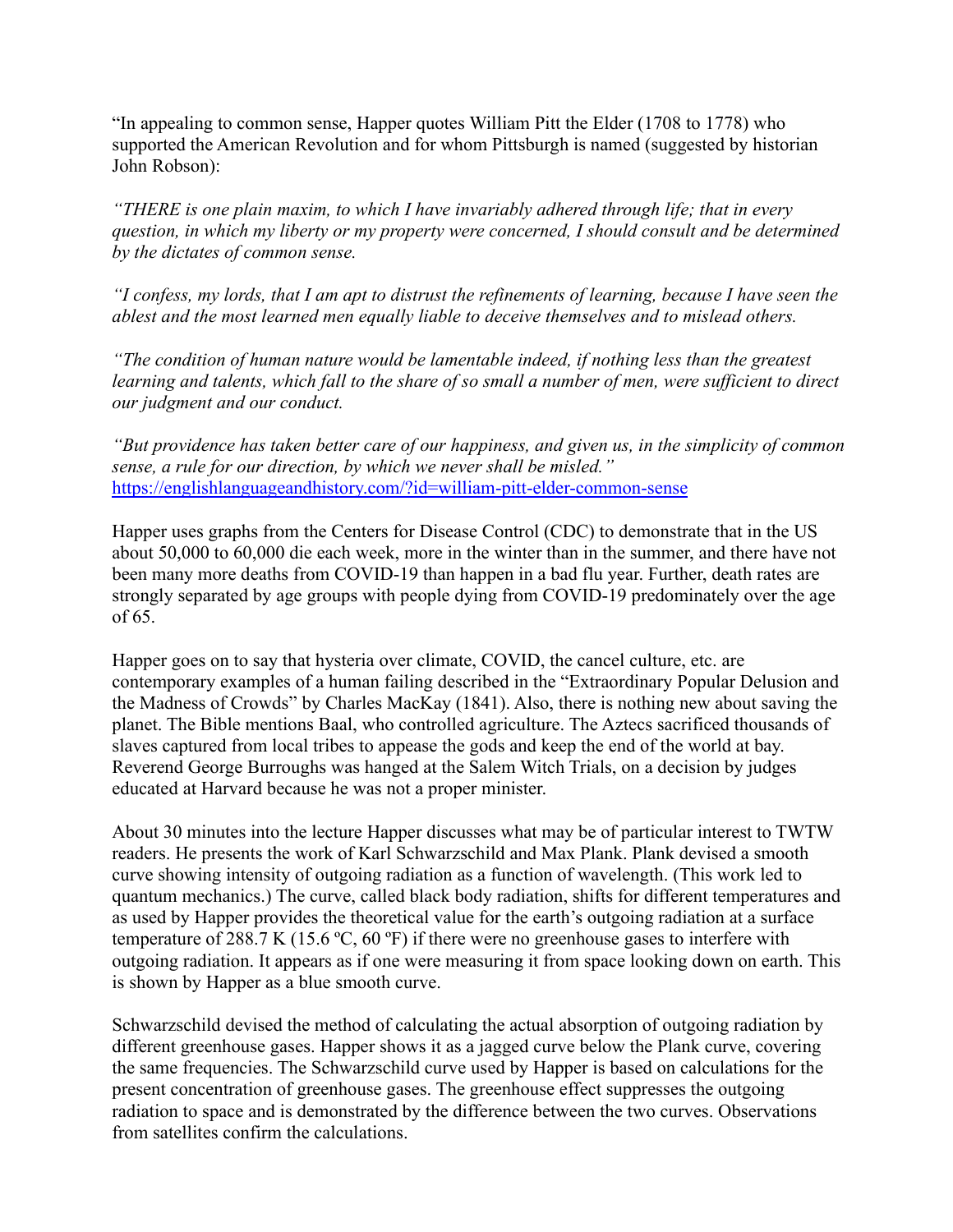Happer shows the interference for zero CO2, 400 parts per million (ppm) of CO2 and 800 ppm of CO2. Removing CO2 will have a dramatic effect on the cooling of the earth (increasing loss of heat). Doubling CO2 to 800 ppm or even 1600 ppm will have little effect in warming the earth because the increase in interference with outgoing radiation is small. The physicists define such a condition as exists for CO2 as saturated.

Happer states that the amplification by increased water vapor [asserted in the Charney Report (1979) and considered to be the dangerous effect of global warming] is nonsense. This water vapor amplification was carried forward into the reports of the UN Intergovernmental Panel on Climate Change (IPCC). It is not being observed.

Also, Happer quickly demonstrates why claims that adding methane will cause dangerous warming are nonsense. Happer discusses the Brave New Decarbonized World by citing Jonathan Swift, Gulliver's Travels, Voyage to Laputa (1726). The owner of a fine house and farm, while the rest of countryside is in ruins, explains what happened:

*"The sum of his discourse was to this effect: "That about forty years ago, certain persons went up to Laputa, either upon business or diversion, and, after five months continuance, came back with a very little smattering in mathematics, but full of volatile spirits acquired in that airy region: that these persons, upon their return, began to dislike the management of everything below, and fell into schemes of putting all arts, sciences, languages, and mechanics, upon a new foot. To this end, they procured a royal patent for erecting an academy of projectors in Lagado; and the humour prevailed so strongly among the people, that there is not a town of any consequence in the kingdom without such an academy. In these colleges the professors contrive new rules and methods of agriculture and building, and new instruments, and tools for all trades and manufactures; whereby, as they undertake, one man shall do the work of ten; a palace may be built in a week, of materials so durable as to last forever without repairing. All the fruits of the earth shall come to maturity at whatever season we think fit to choose, and increase a hundred*fold more than they do at present; with innumerable other happy proposals. The only *inconvenience is, that none of these projects are yet brought to perfection; and in the meantime, the whole country lies miserably waste, the houses in ruins, and the people without food or clothes. By all which, instead of being discouraged, they are fifty times more violently bent upon prosecuting their schemes, driven equally on by hope and despair: that as for himself, being not of an enterprising spirit, he was content to go on in the old forms, to live in the houses his ancestors had built, and act as they did, in every part of life, without innovation: that some few other persons of quality and gentry had done the same, but were looked on with an eye of contempt and ill-will, as enemies to art, ignorant, and ill common-wealth's men, preferring their own ease and sloth before the general improvement of their country."* <https://www.free-ebooks.net/sci-fi-classics/Gulliver-s-Travels/html/23>

After demonstrating that many of the problems of today have long been part of the human condition, Happer concludes his presentation by giving reasons for optimism:

- Many ordinary Americans have not lost their Common Sense
- History shows that people get tired of corrupt (sanctimonious) elites and eventually overthrow them: Cromwell's Puritans, bloodthirsty radicals of the French Revolution, communist dictatorship of the Soviet Union, etc.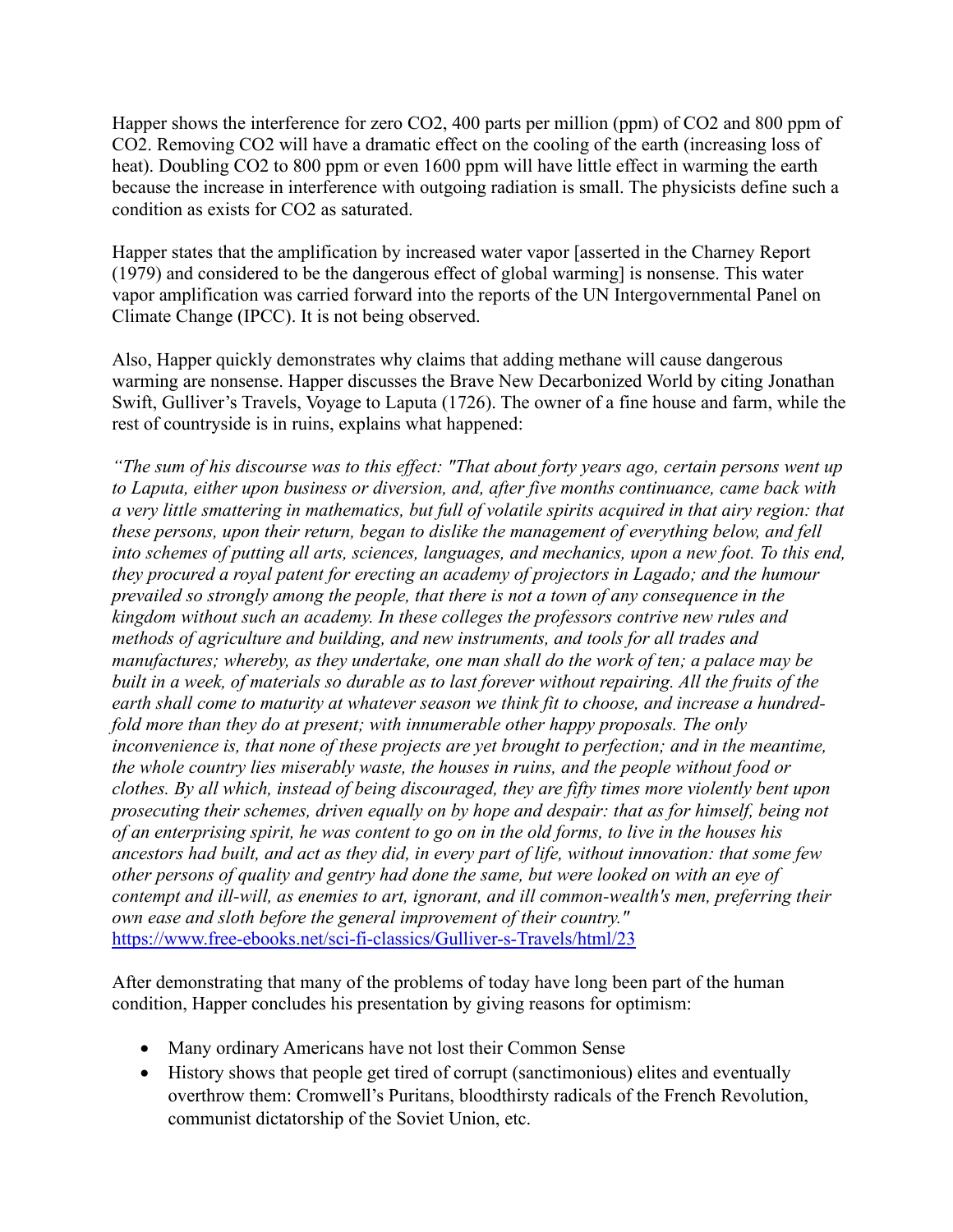• "You can fool all of the people some of the time, and some of the people all of the time, but not all of the people all of the time." [Abraham Lincoln]

From Happer's presentation, it becomes evident that the current efforts by climate modelers to calculate the increasing greenhouse effect with increasing carbon dioxide by estimating temperatures hundreds of thousands or millions of years ago are nonsense. We have the evidence today to make such calculations more accurately than can be given by geological records. See links under Challenging the Orthodoxy and Changing Climate. \*\*\*\*\*\*\*\*\*\*\*\*\*\*\*\*\*\*\*

**That's Bias, Not Uncertainty:** Writing in Judith Curry's web site, Climate Etc. Ross McKitrick explains that even though it was demonstrated almost 15 years ago that the models overestimate atmospheric temperature trends, climate modelers continue to overestimate the warming of the atmosphere. Using a paper by Mitchell et al. and another by Christy and him, McKitrick states that the overestimates in the latest round of models, CMIP6, have increased, not decreased. The prize goes to the Canadian model which overestimates the warming of the troposphere (the bulk atmosphere below the altitude where water freezes out) by about 7 times.

#### McKitrick concludes his discussion with:

*"I get it that modeling the climate is incredibly difficult, and no one faults the scientific community for finding it a tough problem to solve. But we are all living with the consequences of climate modelers stubbornly using generation after generation of models that exhibit too much surface and tropospheric warming, in addition to running grossly exaggerated forcing scenarios (e.g. RCP8.5). Back in 2005 in the first report of the then-new US Climate Change Science Program, Karl et al. pointed to the exaggerated warming in the tropical troposphere as a 'potentially serious inconsistency.'But rather than fixing it since then, modelers have made it worse. Mitchell et al. note that in addition to the wrong warming trends themselves, the biases have broader implications because 'atmospheric circulation trends depend on latitudinal temperature gradients.'In other words when the models get the tropical troposphere wrong, it drives potential errors in many other features of the model atmosphere. Even if the original problem was confined to excess warming in the tropical mid-troposphere, it has now expanded into a more pervasive warm bias throughout the global troposphere.*

*"If the discrepancies in the troposphere were evenly split across models between excess warming and cooling, we could chalk it up to noise and uncertainty. But that is not the case: it's all excess warming. CMIP5 models warmed too much over the sea surface and too much in the tropical troposphere. Now the CMIP6 models warm too much throughout the global lower- and midtroposphere. That's bias, not uncertainty, and until the modeling community finds a way to fix it, the economics and policy making communities are justified in assuming future warming projections are overstated, potentially by a great deal depending on the model."* [Boldface added] See links under Challenging the Orthodoxy. \*\*\*\*\*\*\*\*\*\*\*\*\*\*\*\*\*\*\*

**He's Back!** Probably no environmentalist or economist has outraged the environmental establishment, at least in Washington, as much as Bjorn Lomborg. When "The Skeptical Environmentalist: Measuring the Real State of the World" came out in 2001, many in Washington refused to believe it. The retiring president of the American Association for the Advancement of Science (AAAS) spent much of his retiring address condemning the book as did articles in Scientific American, National Geographic, etc. The experts for the Scientific American were Stephen Schneider (who claimed that exaggeration is necessary to be effective in communicating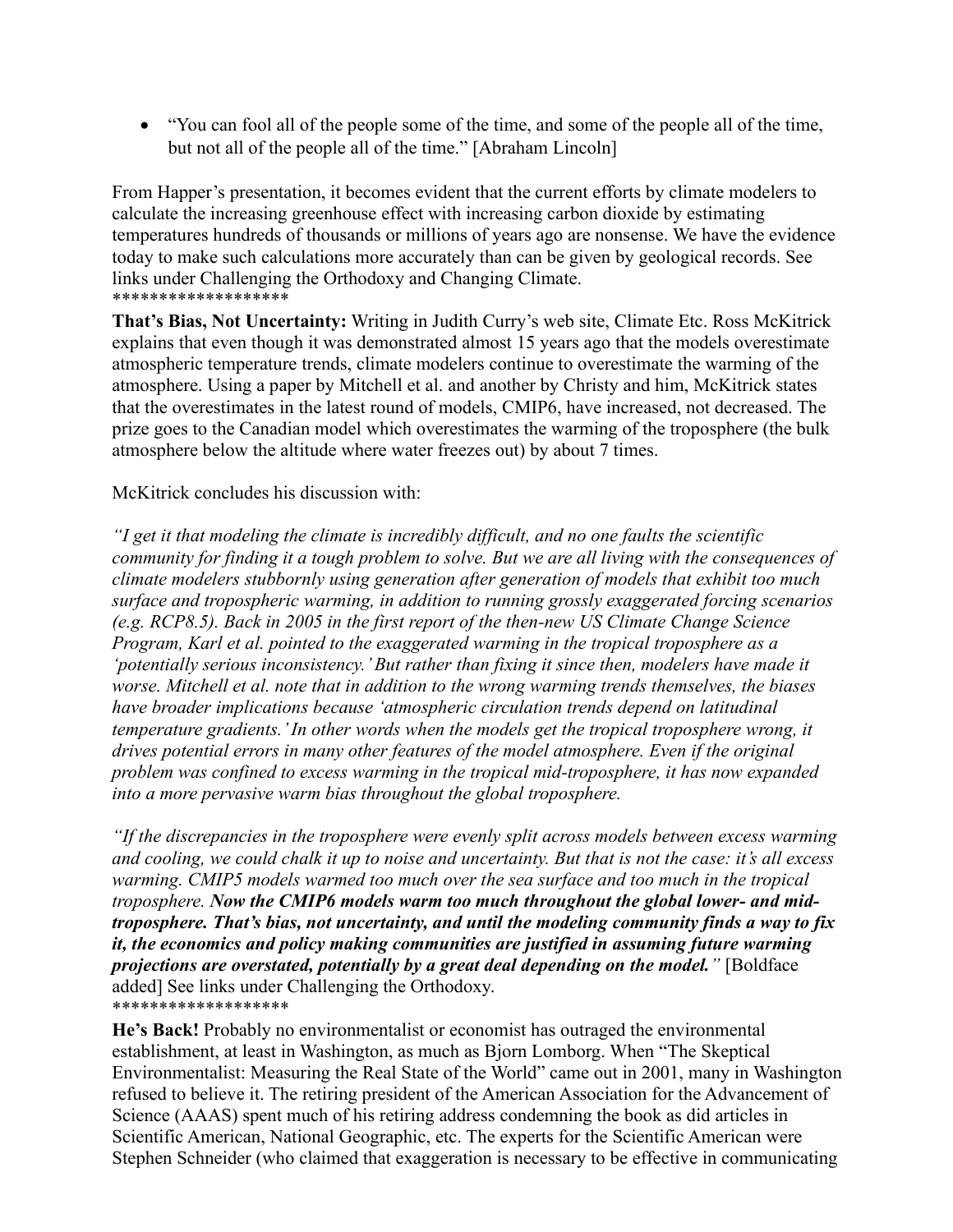to the public (the Schneider Syndrome), John Holdren (to be President Obama's science adviser), John Bongaarts and Thomas Lovejoy. The Economist declared about Lomborg: "As any sensible person would expect, his facts are usually fallacies and his analysis is [sic] largely non-existent."

The problem for the critics was, that except for a few minor errors, the book was based on solid data, much of which he presented in easy to read graphs. Contrary to what many readers of the reviews were led to believe, Lomborg did not deny human involvement in global warming, only the extent to which it is taking place. Lomborg referred to the extensive exaggeration as "The Litany" of doom and gloom. He demonstrated that many things were getting better, particularly in the part of the world enjoying prosperity. Prosperity can lead to environmental improvement – how shocking!

Lomborg has now written a book addressing global warming specifically: "False Alarm: How Climate Change Panic Costs Us Trillions, Hurts the Poor, and Fails to Fix the Planet." SEPP Chairman Tom Sheahen reviewed the book and the review was posted on WUWT. See link under Challenging the Orthodoxy. \*\*\*\*\*\*\*\*\*\*\*\*\*\*\*\*\*

**Saving Nature?** In 2007 Indur Goklany's book, "The Improving State of the World: Why We're Living Longer, Healthier, More comfortable Lives On a Cleaner Planet" was published. In some ways this may be more scholarly than Lomborg's book. It is a thorough presentation of the improving status of the human condition. Well researched, Goklany's book discusses the importance of technological change and economic development.

Now, Goklany has a paper being published in Conservation Biology, the journal of the Society for Conservation Biology, titled: "Reduction in global habitat loss from fossil‐fuel‐dependent increases in cropland productivity." It focuses on habitat lost to agricultural uses, which is generally considered to be the major cause for global biodiversity loss. Currently, about 35 to 40% of global land area is in agricultural uses.

The paper demonstrates that: [from Goklany]

- Over 60% of "*global food production is due to increased agricultural productivity from fossil-fuel-dependent technologies.*
- *Absent fossil fuels, at least another 20% of global land area would have to be converted to cropland to maintain global food production, further threatening global biodiversity.*
- *This exceeds the total amount of land currently set aside globally for conservation in one form or another (15%), which some have called the world's greatest conservation success story (or words to that effect).*
- *Global food supplies would also drop, at least temporarily, to levels about a quarter below those experienced by the Chinese people during their last Great Famine of 1959-61. Food prices would skyrocket to balance supply and demand."*

Those who are anxious to ban the use of fossil fuels probably never considered its positive effects on agriculture. Further, calculating the "social cost of carbon" is foolish without estimating the positive impacts of CO2 on agriculture productivity and the use of fossil fuels in reducing acreages needed for planting. See links under Social Benefits of Carbon Dioxide. \*\*\*\*\*\*\*\*\*\*\*\*\*\*\*\*\*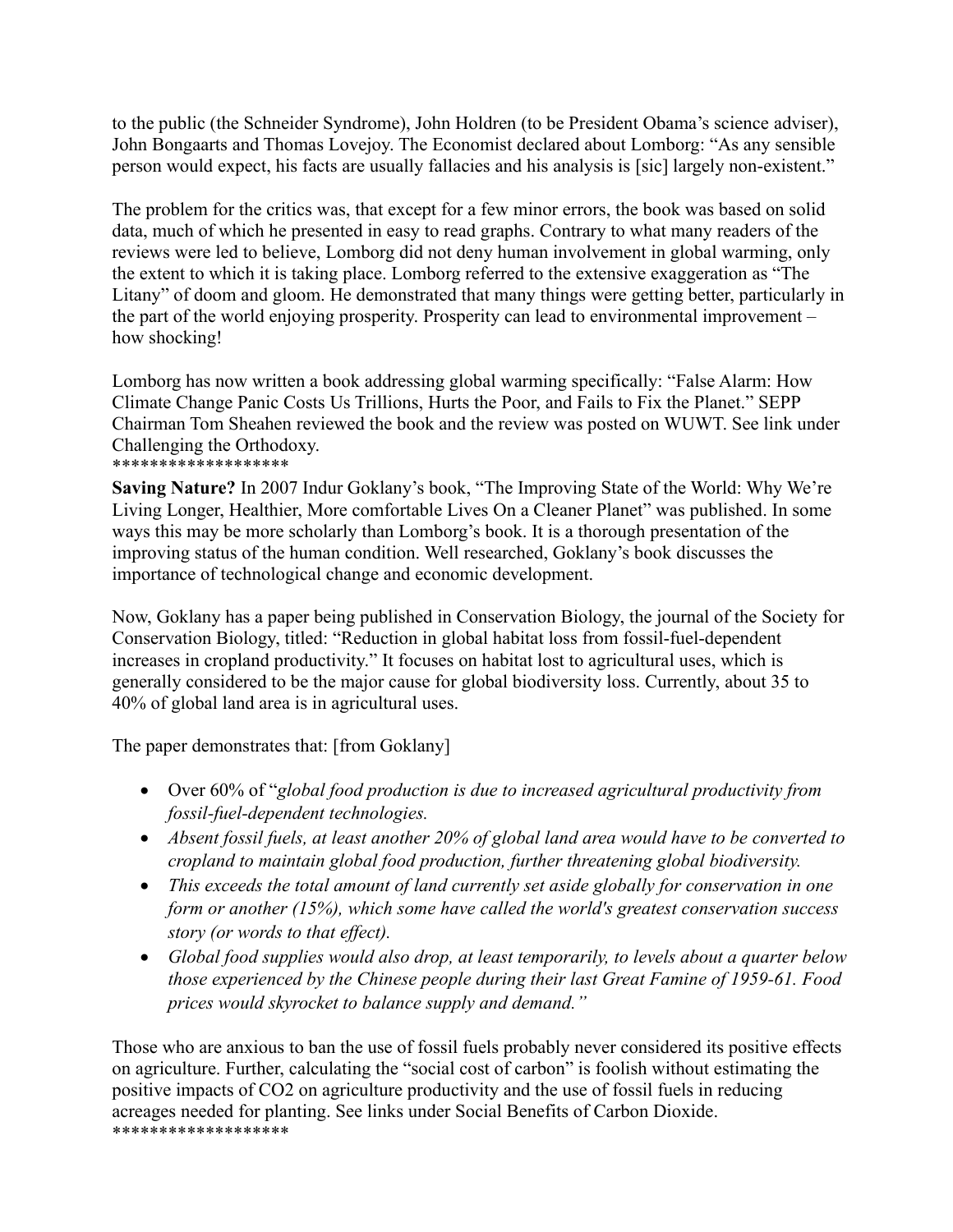**Number of the Week: 50%:** As hurricane Laura approached the Louisiana/Texas coast, some national newspapers blared that the storm surge would be up to 20 feet (6 meters), 'unsurvivable'! It was about 11 feet (3.4 meters). More importantly, according to local newspapers, by Aug 29, only 12 people died from the storm. Six (50%) from carbon monoxide poisoning from using electrical generators not properly vented and four from falling trees or limbs. After the storm, many people commented on what it was like to "ride-out" the storm. This episode demonstrates the dangers of continued exaggeration (the Schneider Syndrome) of weather events. People become insensitive to real danger. See links under Challenging the Orthodoxy, Measurement Issues – Atmosphere, Changing Weather, and Communicating Better to the Public – Use Propaganda

## **NEWS YOU CAN USE:**

#### *Challenging the Orthodoxy -- NIPCC*

**Climate Change Reconsidered II: Physical Science**

Idso, Carter, and Singer, Lead Authors/Editors, Nongovernmental International Panel on Climate Change (NIPCC), 2013

<https://www.heartland.org/media-library/pdfs/CCR-II/CCR-II-Full.pdf> *Summary*: [https://www.heartland.org/\\_template-assets/documents/CCR/CCR-II/Summary-for-](https://www.heartland.org/_template-assets/documents/CCR/CCR-II/Summary-for-Policymakers.pdf)[Policymakers.pdf](https://www.heartland.org/_template-assets/documents/CCR/CCR-II/Summary-for-Policymakers.pdf)

#### **Climate Change Reconsidered II: Biological Impacts**

Idso, Idso, Carter, and Singer, Lead Authors/Editors, Nongovernmental International Panel on Climate Change (NIPCC), 2014 <http://climatechangereconsidered.org/climate-change-reconsidered-ii-biological-impacts/> *Summary*:<https://www.heartland.org/media-library/pdfs/CCR-IIb/Summary-for-Policymakers.pdf>

## **Climate Change Reconsidered II: Fossil Fuels**

By Multiple Authors, Bezdek, Idso, Legates, and Singer eds., Nongovernmental International Panel on Climate Change, April 2019 <http://store.heartland.org/shop/ccr-ii-fossil-fuels/> Download with no charge: [http://climatechangereconsidered.org/wp-content/uploads/2019/01/Climate-Change-](http://climatechangereconsidered.org/wp-content/uploads/2019/01/Climate-Change-Reconsidered-II-Fossil-Fuels-FULL-Volume-with-covers.pdf)[Reconsidered-II-Fossil-Fuels-FULL-Volume-with-covers.pdf](http://climatechangereconsidered.org/wp-content/uploads/2019/01/Climate-Change-Reconsidered-II-Fossil-Fuels-FULL-Volume-with-covers.pdf)

## **Why Scientists Disagree About Global Warming**

The NIPCC Report on the Scientific Consensus By Craig D. Idso, Robert M. Carter, and S. Fred Singer, Nongovernmental International Panel on Climate Change (NIPCC), Nov 23, 2015 <http://climatechangereconsidered.org/> Download with no charge: <https://www.heartland.org/policy-documents/why-scientists-disagree-about-global-warming>

## **Nature, Not Human Activity, Rules the Climate**

S. Fred Singer, Editor, NIPCC, 2008 [http://www.sepp.org/publications/nipcc\\_final.pdf](http://www.sepp.org/publications/nipcc_final.pdf)

## **Global Sea-Level Rise: An Evaluation of the Data**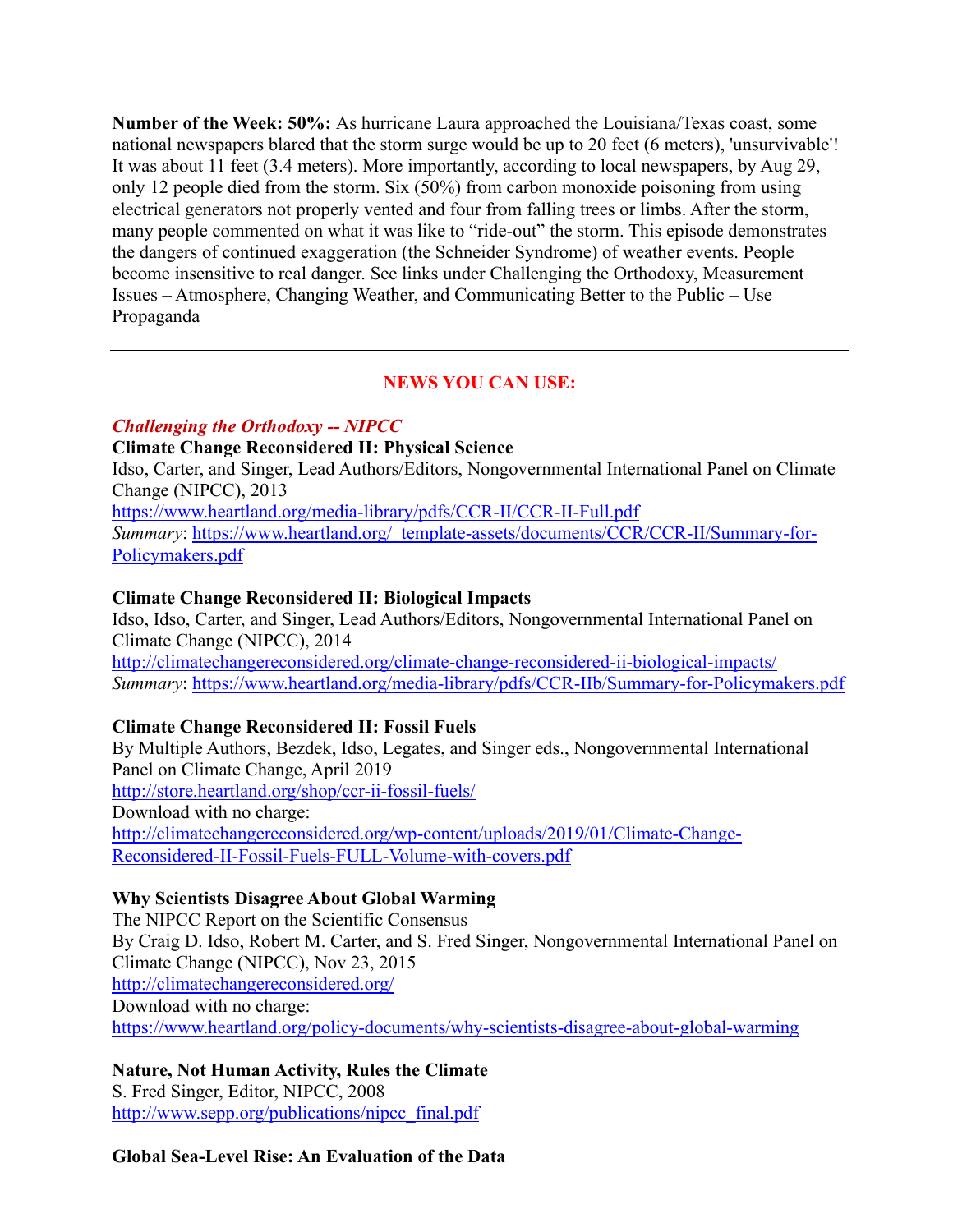By Craig D. Idso, David Legates, and S. Fred Singer, Heartland Policy Brief, May 20, 2019 [https://www.heartland.org/\\_template-assets/documents/publications/SeaLevelRiseCCRII.pdf](https://www.heartland.org/_template-assets/documents/publications/SeaLevelRiseCCRII.pdf)

#### *Challenging the Orthodoxy*

**Common Sense** Video, Will Happer, DDP 38th Annual Meeting, Aug 15, 2020 [https://www.youtube.com/watch?v=LTvthLTmXQE&list=PL3XZC6AmQVLGa8pHOQjmh664R](https://www.youtube.com/watch?v=LTvthLTmXQE&list=PL3XZC6AmQVLGa8pHOQjmh664RGNeeQYEe&index=9) [GNeeQYEe&index=9](https://www.youtube.com/watch?v=LTvthLTmXQE&list=PL3XZC6AmQVLGa8pHOQjmh664RGNeeQYEe&index=9)

#### **Understanding Wildfires**

Video, Willie Soon, Ph.D. Doctors of Disaster Preparedness, Aug 15, 2020 [https://www.youtube.com/watch?v=9iKrE\\_MoRas&list=PL3XZC6AmQVLGa8pHOQjmh664R](https://www.youtube.com/watch?v=9iKrE_MoRas&list=PL3XZC6AmQVLGa8pHOQjmh664RGNeeQYEe&index=3&t=0s) [GNeeQYEe&index=3&t=0s](https://www.youtube.com/watch?v=9iKrE_MoRas&list=PL3XZC6AmQVLGa8pHOQjmh664RGNeeQYEe&index=3&t=0s)

#### **New confirmation that climate models overstate atmospheric warming**

By Ross McKitrick, Climate Etc. Aug 25, 2020

[https://judithcurry.com/2020/08/25/new-confirmation-that-climate-models-overstate-atmospheric](https://judithcurry.com/2020/08/25/new-confirmation-that-climate-models-overstate-atmospheric-warming/)[warming/](https://judithcurry.com/2020/08/25/new-confirmation-that-climate-models-overstate-atmospheric-warming/)

Link to one paper: The vertical profile of recent tropical temperature trends: Persistent model biases in the context of internal variability

By Dr Dann M. Mitchell, et al. Environmental Research Letters, June 9, 2020 <https://iopscience.iop.org/article/10.1088/1748-9326/ab9af7>

Link to second paper: Pervasive Warming Bias in CMIP6 Tropospheric Layers By Ross McKitrick and John Christy, Earth and Space Science, July 15, 2020 <https://agupubs.onlinelibrary.wiley.com/doi/10.1029/2020EA001281>

Link to 2006 paper: Temperature Trends in the Lower Atmosphere: Steps for Understanding and Reconciling Differences

By Thomas Karl, et al. U.S. Climate Change science Program, April 2006 <https://downloads.globalchange.gov/sap/sap1-1/sap1-1-final-all.pdf>

## **False Alarm: Book Review**

Reviewed by Thomas P. Sheahen, WUWT, Aug 24, 2020 <https://wattsupwiththat.com/2020/08/24/false-alarm-book-review/>

## **Bjorn Lomborg & Matt Ridley: How To Talk About Climate Change**

Audio, The Spectator, Via GWPF, Aug 28, 2020 <https://www.thegwpf.com/bjorn-lomborg-matt-ridley-how-to-talk-about-climate-change/>

## **Even with Laura, Louisiana Hurricanes Have Not Increased Since 1851**

By Roy Spencer, His Blog, Aug 26, 2020

[http://www.drroyspencer.com/2020/08/even-with-laura-louisiana-hurricanes-have-not-increased](http://www.drroyspencer.com/2020/08/even-with-laura-louisiana-hurricanes-have-not-increased-since-1851/)[since-1851/](http://www.drroyspencer.com/2020/08/even-with-laura-louisiana-hurricanes-have-not-increased-since-1851/)

Link to e-book: Inevitable Disaster: Why Hurricanes Can't Be Blamed On Global Warming By Roy Spencer, Kindle, Accessed Aug 29, 2020

[https://www.amazon.com/Inevitable-Disaster-Hurricanes-Blamed-Warming](https://www.amazon.com/Inevitable-Disaster-Hurricanes-Blamed-Warming-ebook/dp/B075QN3KFY/ref=sr_1_1?dchild=1&keywords=Inevitable+disaster&qid=1598454424&s=digital-text&sr=1-1)[ebook/dp/B075QN3KFY/ref=sr\\_1\\_1?dchild=1&keywords=Inevitable+disaster&qid=1598454424](https://www.amazon.com/Inevitable-Disaster-Hurricanes-Blamed-Warming-ebook/dp/B075QN3KFY/ref=sr_1_1?dchild=1&keywords=Inevitable+disaster&qid=1598454424&s=digital-text&sr=1-1)  $&$ s=digital-text $&$ sr=1-1

"Over the last 150 years, the number of major hurricanes hitting Texas has been the same when Gulf of Mexico water temperatures were below normal as when they were above normal."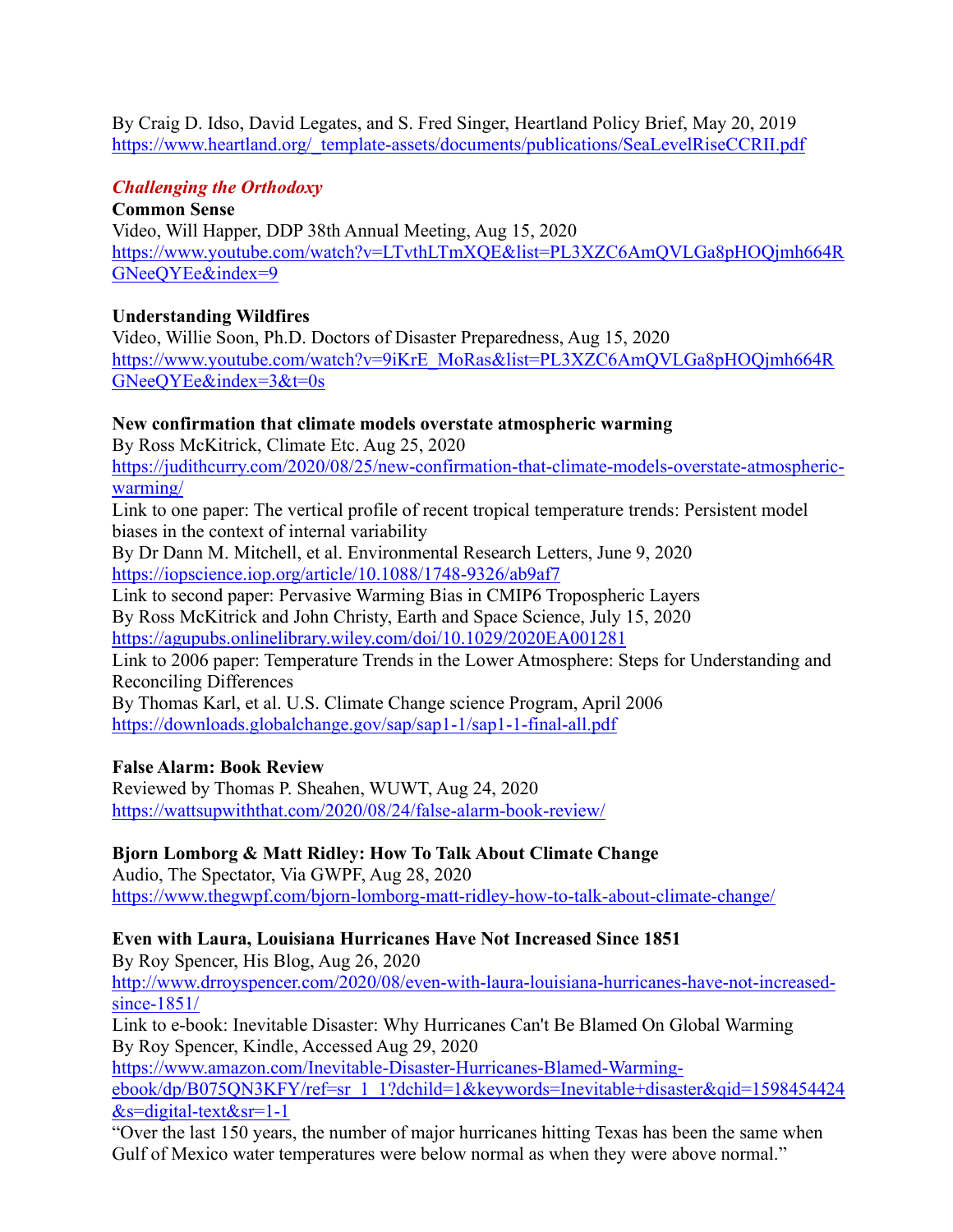## **Excess costs of UK Weather Dependent Renewable Energy: 2020**

By Ed Hoskins, His Blog, Accessed Aug 24, 2020 [https://edmhdotme.wordpress.com/excess-costs-of-uk-weather-dependent-renewable-energy-](https://edmhdotme.wordpress.com/excess-costs-of-uk-weather-dependent-renewable-energy-2019/)[2019/](https://edmhdotme.wordpress.com/excess-costs-of-uk-weather-dependent-renewable-energy-2019/)

#### **Science Is Not About Consensus**

By Jeff Harris, Ron Paul Institute, Aug 26, 2020 [H/t Bernie Kepshire] [http://www.ronpaulinstitute.org/archives/featured-articles/2020/august/26/science-is-not-about](http://www.ronpaulinstitute.org/archives/featured-articles/2020/august/26/science-is-not-about-consensus/)[consensus/](http://www.ronpaulinstitute.org/archives/featured-articles/2020/august/26/science-is-not-about-consensus/)

"Wash your hands."

"This was way back in 1847. Dr. Semmelweis provided hard data clearly demonstrating that once he and his staff began washing their hands and disinfecting equipment between patients the number of infections and deaths dropped dramatically."

## **Why Deaths From Hurricanes And Other Natural Disasters Are Lower Than Ever**

By Michael Shellenberger, Forbes, Aug 27, 2020 [https://www.forbes.com/sites/michaelshellenberger/2020/08/27/why-deaths-from-hurricanes-and](https://www.forbes.com/sites/michaelshellenberger/2020/08/27/why-deaths-from-hurricanes-and-other-natural-disasters-are-lower-than-ever/#9da0ff01396e)[other-natural-disasters-are-lower-than-ever/#9da0ff01396e](https://www.forbes.com/sites/michaelshellenberger/2020/08/27/why-deaths-from-hurricanes-and-other-natural-disasters-are-lower-than-ever/#9da0ff01396e)

#### *Defending the Orthodoxy*

## **Merkel says world needs to do more to combat climate change** By John Stonestreet, Reuters, Aug 28, 2020 [WUWT] <https://www.reuters.com/article/us-germany-merkel-climate-idUSKBN25O1CU>

## **Climate change 'clearly' fuelled Australia bushfires: inquest**

By Andrew Beatty, Sydney (AFP) Aug 25, 2020 [https://www.terradaily.com/reports/Climate\\_change\\_clearly\\_fuelled\\_Australia\\_bushfires\\_inquest](https://www.terradaily.com/reports/Climate_change_clearly_fuelled_Australia_bushfires_inquest_999.html) [\\_999.html](https://www.terradaily.com/reports/Climate_change_clearly_fuelled_Australia_bushfires_inquest_999.html) *[SEPP Comment: What fueled the great fires of the 1800s?]*

#### *Questioning the Orthodoxy*

**No Fuel, No Fire** By Mike Jonas, WUWT, Aug 27, 2020 <https://wattsupwiththat.com/2020/08/27/no-fuel-no-fire/>

#### **New Video: America's Largest Fire**

By Tony Heller, His Blog, Aug 27, 2020 <https://realclimatescience.com/2020/08/new-video-americas-largest-fire/>

## **New Northern North Atlantic Study Finds The Coldest Period With The Most Sea Ice Of The Last ~85 Years…Is Today**

By Kenneth Richard, No Tricks Zone, Aug 24, 2020 [https://notrickszone.com/2020/08/24/new-northern-north-altantic-study-finds-the-coldest-period](https://notrickszone.com/2020/08/24/new-northern-north-altantic-study-finds-the-coldest-period-with-the-most-sea-ice-of-the-last-85-years-is-today/)[with-the-most-sea-ice-of-the-last-85-years-is-today/](https://notrickszone.com/2020/08/24/new-northern-north-altantic-study-finds-the-coldest-period-with-the-most-sea-ice-of-the-last-85-years-is-today/) Link to paper: Improving the paleoceanographic proxy tool kit – On the biogeography and

ecology of the sea ice-associated species *Fragilariopsis oceanica, Fragilariopsis reginae-jahniae* and *Fossula arctica* in the northern North Atlantic By KaarinaWeckström, et al. Marine Micropaleontology, May 2020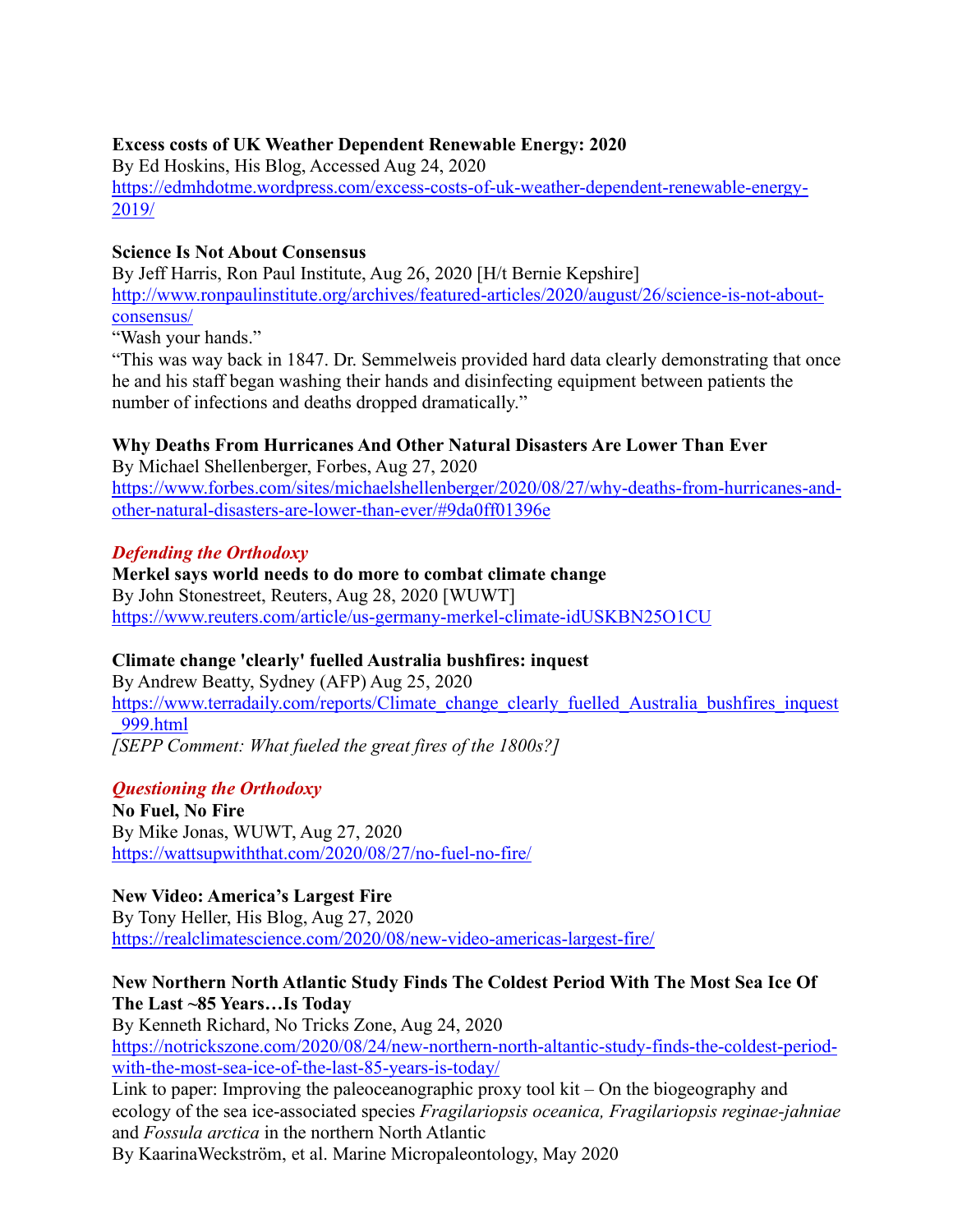## <https://www.sciencedirect.com/science/article/pii/S0377839819301628>

## **Don't hit us again**

By Paul Robson, Climate Discussion Nexus, Aug 26, 2020

<https://climatediscussionnexus.com/2020/08/26/dont-hit-us-again/>

"But whatever it was, it caused temperatures to plummet "in Greenland by 4 to 10 °C (7.2 to 18) °F)" in a remarkably short period, just decades."

# *Change in US Administrations*

**21 states sue White House over rollback of bedrock environmental law**

By Rebecca Beitsch, The Hill, Aug 28, 2020

[https://thehill.com/policy/energy-environment/514160-21-states-sue-white-house-over-rollback](https://thehill.com/policy/energy-environment/514160-21-states-sue-white-house-over-rollback-of-bedrock-environmental)[of-bedrock-environmental](https://thehill.com/policy/energy-environment/514160-21-states-sue-white-house-over-rollback-of-bedrock-environmental)

"Washington Attorney General Bob Ferguson (D) called the law the Magna Carta of environmental law."

*[SEPP Comment: The Magna Carta Libertatum, The Great Charter of Freedoms, was a royal charter of rights, NEPA has become a maze of restrictions and legal torture preventing rights.]*

**Green groups challenge Trump plan to open 82 percent of Alaska reserve to drilling** By Rebecca Beitsch, The Hill, Aug 25, 2020

[https://thehill.com/policy/energy-environment/513584-green-groups-challange-trump-plan-to](https://thehill.com/policy/energy-environment/513584-green-groups-challange-trump-plan-to-open-82-percent-of-alaska)[open-82-percent-of-alaska](https://thehill.com/policy/energy-environment/513584-green-groups-challange-trump-plan-to-open-82-percent-of-alaska)

"Two separate coalitions of green groups are suing the Trump administration to challenge plans that would open 82 percent of Alaska's National Petroleum Reserve to oil drilling." *[SEPP Comment: Drilling for oil in a Petroleum Reserve set aside for drilling should be* 

*forbidden? The size of the Arctic National Wildlife Refuge [ANWR] is about the size of South Carolina, The area for drilling is about the size of Dulles Airport.]*

# **Green groups fight EPA rollback limiting states from blocking projects**

By Rebecca Beitsch, The Hill, Aug 27, 2020

[https://thehill.com/policy/energy-environment/513949-green-groups-fight-epa-rollback-limiting](https://thehill.com/policy/energy-environment/513949-green-groups-fight-epa-rollback-limiting-states-from-blocking)[states-from-blocking](https://thehill.com/policy/energy-environment/513949-green-groups-fight-epa-rollback-limiting-states-from-blocking)

*[SEPP Comment: Another indication that the Clean Water Act has become a means of suppressing development rather than ensuring clean waters. Individual states can prevent development to the extent they wish.]*

# *Social Benefits of Carbon Dioxide*

## **Who saved Bambi?** Andrew Montford, GWPF, Aug 24, 2020 <https://www.thegwpf.com/who-saved-bambi/> Link to paper: Reduction in global habitat loss from fossil‐fuel‐dependent increases in cropland productivity By Indur Goklany, Conservation Biology, Aug 17, 2020 <https://conbio.onlinelibrary.wiley.com/doi/epdf/10.1111/cobi.13611>

# **Climate change: Removing CO2 could spark big rise in food prices**

By Paul Homewood, Not a Lot of People Know That, Aug 26, 2020 [https://notalotofpeopleknowthat.wordpress.com/2020/08/26/climate-change-removing-co2-could](https://notalotofpeopleknowthat.wordpress.com/2020/08/26/climate-change-removing-co2-could-spark-big-rise-in-food-prices/)[spark-big-rise-in-food-prices/](https://notalotofpeopleknowthat.wordpress.com/2020/08/26/climate-change-removing-co2-could-spark-big-rise-in-food-prices/)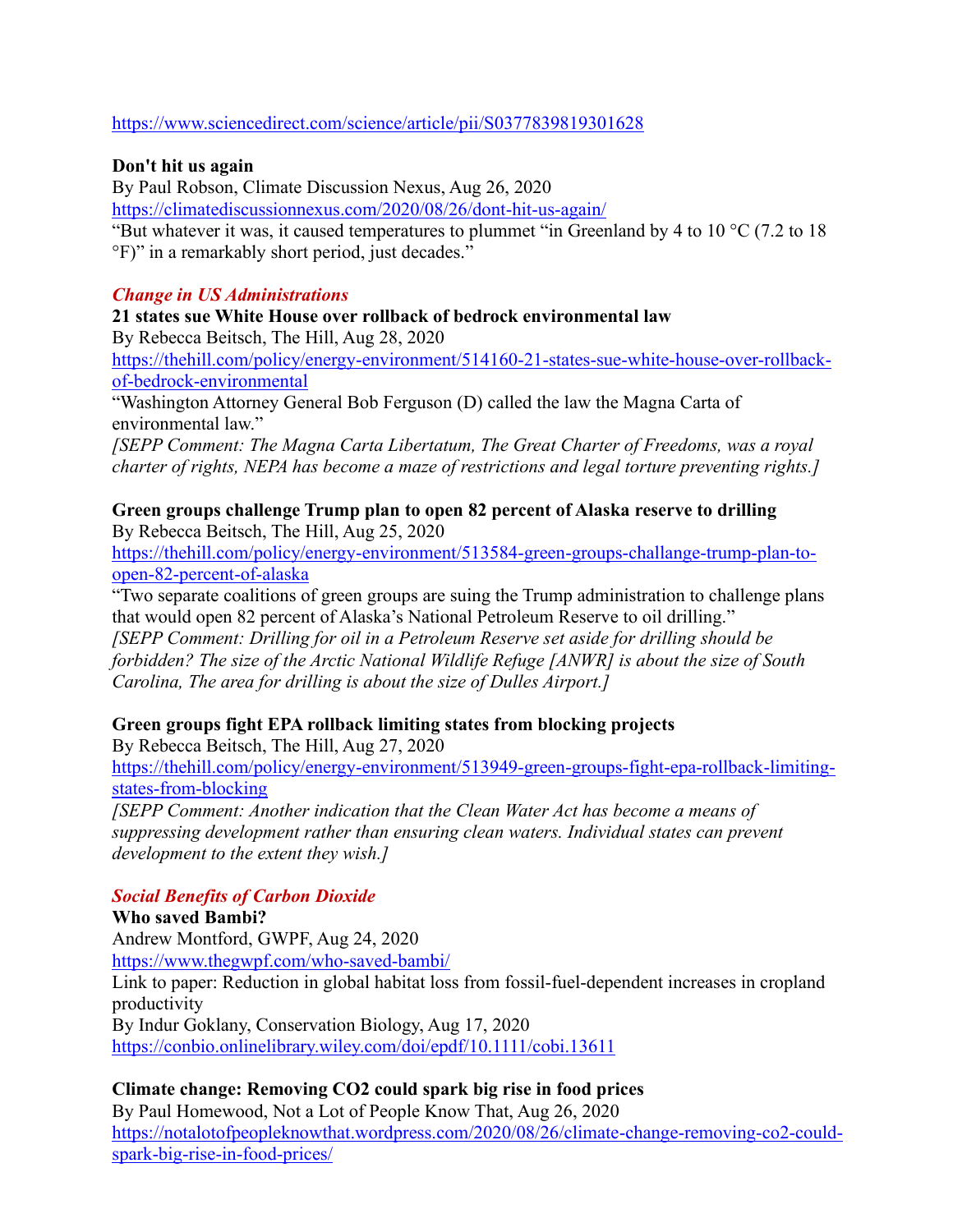Link to report: Food–energy–water implications of negative emissions technologies in a +1.5  $\degree$ C future

By Jay Fuhrman, et al, Nature Climate Change, Aug 24, 2020 <https://www.nature.com/articles/s41558-020-0876-z>

## **Recent Greening Trends in the Grasslands of the Northern Great Plains**

By Paul Robson, Climate Discussion Nexus, Aug 26, 2020 [https://climatediscussionnexus.com/2020/08/26/recent-greening-trends-in-the-grasslands-of-the](https://climatediscussionnexus.com/2020/08/26/recent-greening-trends-in-the-grasslands-of-the-northern-great-plains/)[northern-great-plains/](https://climatediscussionnexus.com/2020/08/26/recent-greening-trends-in-the-grasslands-of-the-northern-great-plains/)

#### **Claim: 23-Million-Year Old Fossilized Leaves Offer Proof of CO2 to Greening the Planet link**

By Anthony Watts, WUWT, Aug 24, 2020 [https://wattsupwiththat.com/2020/08/24/claim-23-million-year-old-fossilized-leaves-offer-proof](https://wattsupwiththat.com/2020/08/24/claim-23-million-year-old-fossilized-leaves-offer-proof-of-co2-to-greening-the-planet-link/)[of-co2-to-greening-the-planet-link/](https://wattsupwiththat.com/2020/08/24/claim-23-million-year-old-fossilized-leaves-offer-proof-of-co2-to-greening-the-planet-link/)

## *Problems in the Orthodoxy*

**Aussie Business: "There is no systemic government response … to build resilience to climate risks"**

By Eric Worrall, WUWT, Aug 27, 2020 [https://wattsupwiththat.com/2020/08/27/aussie-business-there-is-no-systemic-government](https://wattsupwiththat.com/2020/08/27/aussie-business-there-is-no-systemic-government-response-to-build-resilience-to-climate-risks/)[response-to-build-resilience-to-climate-risks/](https://wattsupwiththat.com/2020/08/27/aussie-business-there-is-no-systemic-government-response-to-build-resilience-to-climate-risks/)

## *Seeking a Common Ground*

**Improved three-week weather forecasts could save lives from disaster** Accurate predictions could help people prepare for extreme weather By Alexandra Witze, Science News, Aug 27, 2020 [https://www.sciencenews.org/article/climate-weather-forecast-three-week-disaster](https://www.sciencenews.org/article/climate-weather-forecast-three-week-disaster-storms?utm_source=email&utm_medium=email&utm_campaign=latest-newsletter-v2&utm_source=Latest_Headlines&utm_medium=email&utm_campaign=Latest_Headlines)[storms?utm\\_source=email&utm\\_medium=email&utm\\_campaign=latest-newsletter](https://www.sciencenews.org/article/climate-weather-forecast-three-week-disaster-storms?utm_source=email&utm_medium=email&utm_campaign=latest-newsletter-v2&utm_source=Latest_Headlines&utm_medium=email&utm_campaign=Latest_Headlines)[v2&utm\\_source=Latest\\_Headlines&utm\\_medium=email&utm\\_campaign=Latest\\_Headlines](https://www.sciencenews.org/article/climate-weather-forecast-three-week-disaster-storms?utm_source=email&utm_medium=email&utm_campaign=latest-newsletter-v2&utm_source=Latest_Headlines&utm_medium=email&utm_campaign=Latest_Headlines)

## **Stop Blaming Climate Change For California's Fires. Many Forests, Including The Redwoods, Need Them.**

By Michael Shellenberger, Forbes, Aug 24, 2020

[https://www.forbes.com/sites/michaelshellenberger/2020/08/24/stop-blaming-climate-change-for](https://www.forbes.com/sites/michaelshellenberger/2020/08/24/stop-blaming-climate-change-for-californias-fires-many-forests-including-the-redwoods-need-them/#68a8a0370b33)[californias-fires-many-forests-including-the-redwoods-need-them/#68a8a0370b33](https://www.forbes.com/sites/michaelshellenberger/2020/08/24/stop-blaming-climate-change-for-californias-fires-many-forests-including-the-redwoods-need-them/#68a8a0370b33)

"But every school child who has visited one of California's redwood parks knows from reading the signs at the visitor's center and in front of the trailheads that old-growth redwood forests need fire to survive and thrive."

## **Majority of groundwater stores resilient to climate change**

New study suggests fewer resources are depleting than previously estimated, but authors urge caution in unsustainable extraction levels News Release, University of Sussex, Aug 25, 2020 [H/t WUWT] [https://www.eurekalert.org/pub\\_releases/2020-08/uos-mog082520.php](https://www.eurekalert.org/pub_releases/2020-08/uos-mog082520.php)

# *Science, Policy, and Evidence*

**Welcome Message** Video, By Jane Orient, M.D. Doctors for Disaster Preparedness, Aug 15, 2020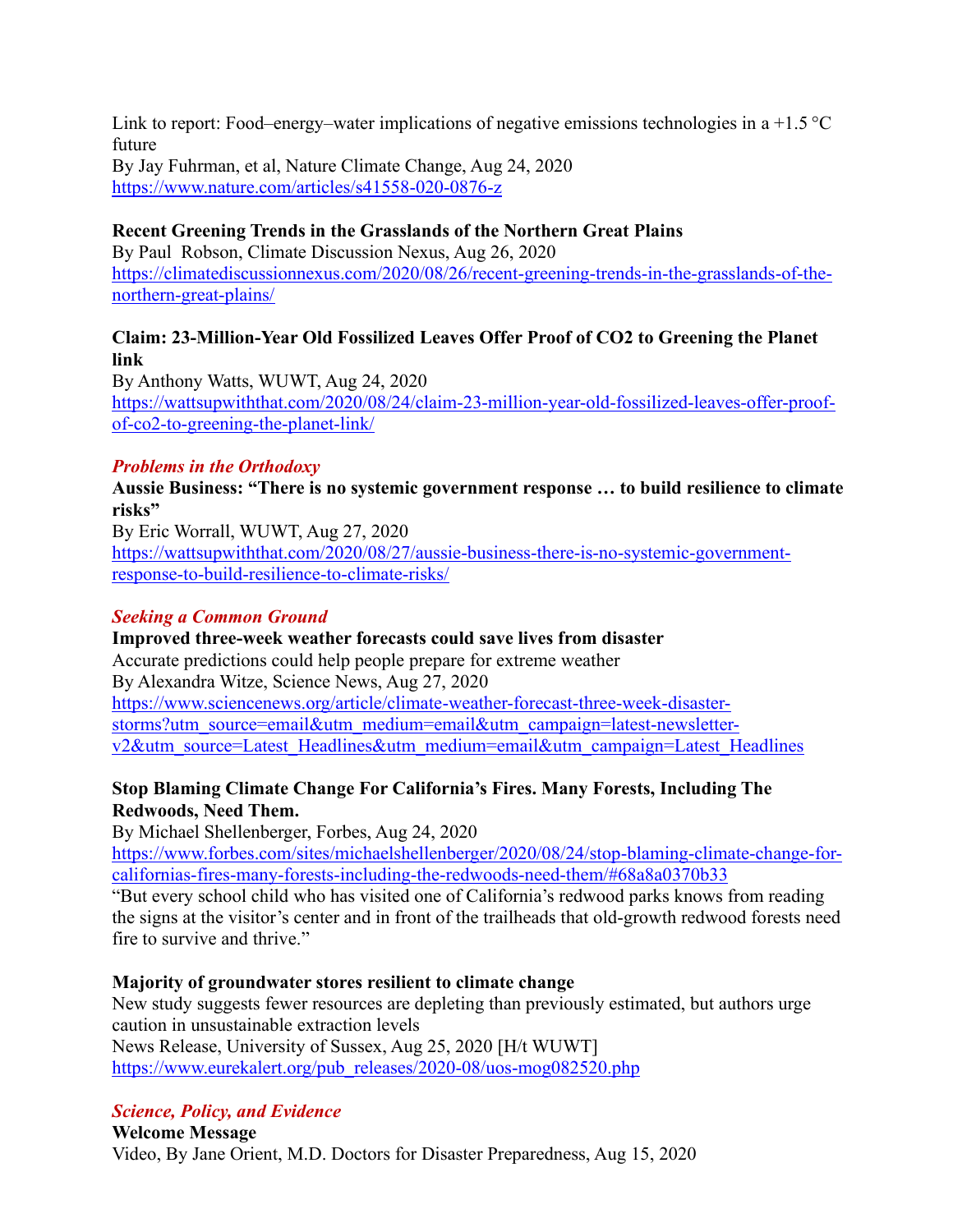[https://www.youtube.com/watch?v=Xr-](https://www.youtube.com/watch?v=Xr-bHHA7Mp4&list=PL3XZC6AmQVLGa8pHOQjmh664RGNeeQYEe&index=1)

[bHHA7Mp4&list=PL3XZC6AmQVLGa8pHOQjmh664RGNeeQYEe&index=1](https://www.youtube.com/watch?v=Xr-bHHA7Mp4&list=PL3XZC6AmQVLGa8pHOQjmh664RGNeeQYEe&index=1)

## **Hydroxychloroquine & the Judgment of History**

By Donna Laframboise, Big Picture News, Aug 24, 2020 <https://nofrakkingconsensus.com/2020/08/24/hydroxychloroquine-the-judgment-of-history/> Link to earlier article: Hydroxychloroquine: A Morality Tale A startling investigation into how a cheap, well-known drug became a political football in the midst of a pandemic By Norman Doidge, Tablet, Aug 14, 2020 <https://www.tabletmag.com/sections/science/articles/hydroxychloroquine-morality-tale>

# *Review of Recent Scientific Articles by CO2 Science*

## **A Century of Drought in East Africa**

Kalisa, W., Zhang, J., Igbawua, T., Ujoh, F., Ebohon, O.J., Namugize, J.N. and Yao, F. 2020. Spatio-temporal analysis of drought and return periods over the East African region using Standardized Precipitation Index from 1920-2016. *Agricultural Water Management* 237: 106195. Aug 28, 2020

<http://www.co2science.org/articles/V23/aug/a12.php>

"And thus we have our answer. Instead of increasing over the past century, the data show that drought magnitude and duration in East Africa have actually *declined*."

# **Wheat and Chickpea Grain and Seed Yields Under Elevated CO2 [India]**

Chakrabarti, B., Singh, S.D., Bhatia, A., Kumar, V. and Harit, R.C. 2020. Yield and nitrogen uptake in wheat and chickpea grown under elevated carbon dioxide level. *National Academy Science Letters* 43: 109-113. Aug 26, 2020

<http://www.co2science.org/articles/V23/aug/a11.php>

# **The Non-effects of Ocean Acidification on European Sea Bass Larvae**

Cominassi, L., Moyano, M., Claireaux, G., Howald, S., Mark, F.C., Zambonino-Infante, J.-L., Le Bayon, N. and Peck, M.A. 2020. Combined effects of ocean acidification and temperature on larval and juvenile growth, development and swimming performance of European sea bass *(Dicentrarchus labrax)*. *PLoS ONE* 14: e0221283, doi.org/10.1371/journal.pone.0221283. Aub 24, 2020

<http://www.co2science.org/articles/V23/aug/a10.php>

## *Models v. Observations*

## **The madness of clouds**

By Paul Robson, Climate Discussion Nexus, Aug 26, 2020

<https://climatediscussionnexus.com/2020/08/26/the-madness-of-clouds/>

Link to one paper: Confronting the Challenge of Modeling Cloud and Precipitation Microphysics By Hugh Morrison, et al. Journal of Advances in Modeling Earth Systems, May 11, 2020 <https://agupubs.onlinelibrary.wiley.com/doi/full/10.1029/2019MS001689>

"Morrison et al. cite data showing that in the 1970s, about 40% of the papers presented at cloud physics conferences were reporting on experimental studies, whereas today the number is down to about 8%, and some of the leading cloud experimental laboratories have shut down."

## *Measurement Issues -- Atmosphere*

**Hurricane Laura and the Wind Speed Dilemma**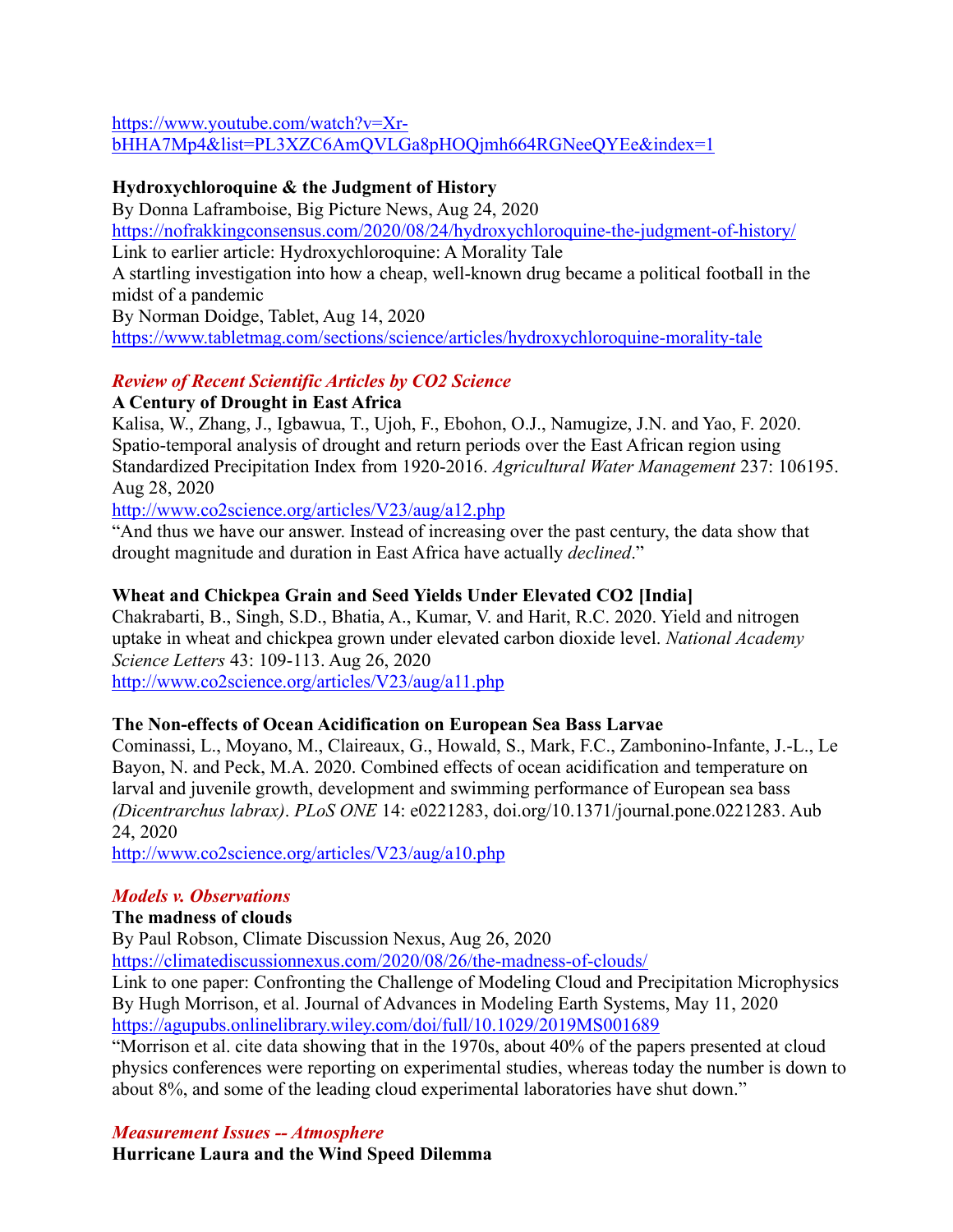By Cliff Mass, Weather Blog, Aug 27, 2020

<https://cliffmass.blogspot.com/2020/08/hurricane-laura-and-wind-speed-dilemma.html>

# *Changing Weather*

#### **Hurricane Laura death toll rises to 12 after two more poisoning deaths due to generators** By Staff, NOLA, The Times-Picayune, Aug 29, 2020

[https://www.nola.com/news/hurricane/article\\_b13348b2-e9fe-11ea-a172-](https://www.nola.com/news/hurricane/article_b13348b2-e9fe-11ea-a172-03ecf66964d0.html?utm_medium=notification&utm_source=pushly&utm_campaign=desktop_push)

[03ecf66964d0.html?utm\\_medium=notification&utm\\_source=pushly&utm\\_campaign=desktop\\_pu](https://www.nola.com/news/hurricane/article_b13348b2-e9fe-11ea-a172-03ecf66964d0.html?utm_medium=notification&utm_source=pushly&utm_campaign=desktop_push) [sh](https://www.nola.com/news/hurricane/article_b13348b2-e9fe-11ea-a172-03ecf66964d0.html?utm_medium=notification&utm_source=pushly&utm_campaign=desktop_push)

*[SEPP Comment: One-half of the deaths were from carbon monoxide poisoning.]*

# **Why Hurricane Laura's storm surge wasn't — thankfully — as bad in Lake Charles as feared**

By Mark Schleifstein, NOLA Times-Picayune, Aug 27, 2020

[https://www.nola.com/news/hurricane/article\\_9d69f56e-e88d-11ea-b1f5-a35013378fd2.html](https://www.nola.com/news/hurricane/article_9d69f56e-e88d-11ea-b1f5-a35013378fd2.html)

"Forecasting surge has always been tricky. It was only after Hurricanes Katrina, Gustav and Ike that the National Hurricane Center decided to start issuing information about surge in much greater detail.

"When they do, forecasters are careful to warn that the potential surge risk can change quickly, as the hurricane it accompanies changes direction or strength. So along with the dire forecast messages on Wednesday warning of catastrophic storm surge was this warning: 'Surge-related flooding depends on the relative timing of the surge and the tidal cycle and can vary greatly over short distances.'"

# **Hurricane Laura**

By Paul Homewood, Not a Lot of People Know That, Aug 28, 2020 <https://notalotofpeopleknowthat.wordpress.com/2020/08/28/hurricane-laura/> "Nationally, there have been thirty Cat 4 and 5 hurricanes since 1856, and undoubtedly others will have gone unrecorded in the early years:"

# **FAIL: Despite Media Alarm, Back-to-Back Gulf Hurricanes Have Happened Before**

By Anthony Watts, WUWT, Aug 26, 2020 [https://wattsupwiththat.com/2020/08/26/fail-despite-media-alarm-back-to-back-gulf-hurricanes](https://wattsupwiththat.com/2020/08/26/fail-despite-media-alarm-back-to-back-gulf-hurricanes-have-happened-before/)[have-happened-before/](https://wattsupwiththat.com/2020/08/26/fail-despite-media-alarm-back-to-back-gulf-hurricanes-have-happened-before/)

*[SEPP Comment: New age weather forecasting: If I have not experienced it, it never happened!]*

# **California Wildfires and the Lightning Siege: How Unusual Is It?**

By Cliff Mass, Weather Blog, Aug 25, 2020 <https://cliffmass.blogspot.com/2020/08/california-wildfires-and-lightning.html>

# **Greta's Own Sweden Has Been Cooling In July Since 1997! Same Results In Finland And Ireland**

By Kirye and Pierre Gosselin, No Tricks Zone, Aug 22, 2020 [https://notrickszone.com/2020/08/22/gretas-own-sweden-has-been-cooling-in-july-since-1997](https://notrickszone.com/2020/08/22/gretas-own-sweden-has-been-cooling-in-july-since-1997-same-results-in-finland-and-ireland/) [same-results-in-finland-and-ireland/](https://notrickszone.com/2020/08/22/gretas-own-sweden-has-been-cooling-in-july-since-1997-same-results-in-finland-and-ireland/)

# *Changing Climate*

**How cold was the ice age? Researchers now know** News Release, University of Arizona, Aug 26, 2020 [H/t Bernie Kepshire]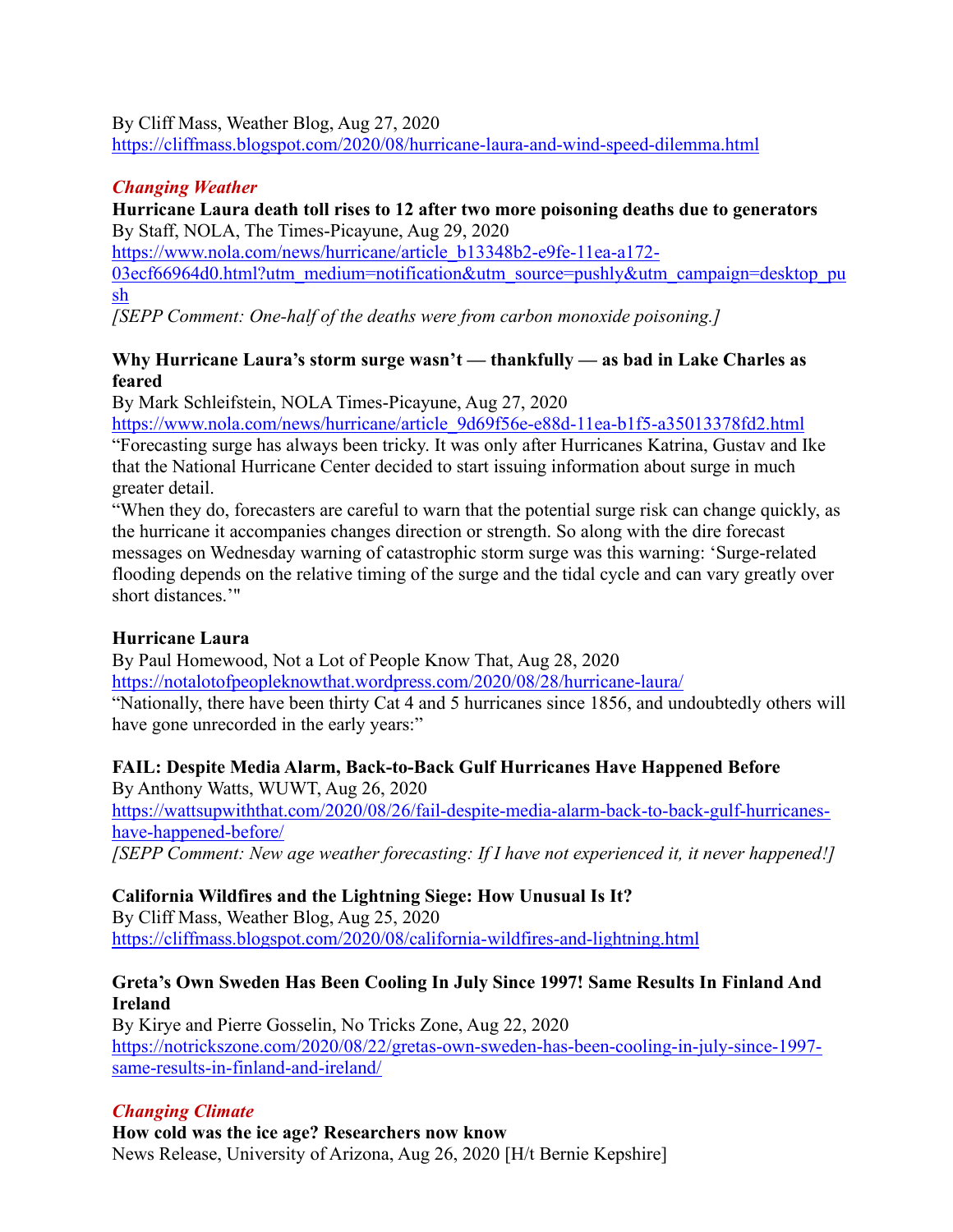<https://phys.org/news/2020-08-cold-ice-age.html>

"A University of Arizona-led team has nailed down the temperature of the last ice age—the Last Glacial Maximum of 20,000 years ago—to about 46 degrees Fahrenheit (7.8 C)." Link to paper: Glacial cooling and climate sensitivity revisited

By Jessica "Tierney, et al, Nature, Aug 26, 2020

<https://www.nature.com/articles/s41586-020-2617-x>

*[SEPP Comment: We cannot accurately measure the temperature of the surface of the earth to a tenth of one degree today. But we can estimate the temperature of the Last Glacial Maximum (LGM), about 20,000 years ago, to that accuracy? Then, conclude: "Given assumptions concerning the radiative forcing of greenhouse gases, ice sheets and mineral dust aerosols, this cooling translates to an equilibrium climate sensitivity of 3.4 degrees Celsius (2.4–4.5 degrees Celsius), a value that is higher than previous LGM-based estimates but consistent with the traditional consensus range of 2–4.5 degrees Celsius." Nonsense, see discussion on Happer above.]*

#### *Changing Seas*

#### **Study reveals the causes of sea level rise since 1900**

By Staff Writers, Pasadena CA (JPL), Aug 24, 2020

[https://www.terradaily.com/reports/Study\\_reveals\\_the\\_causes\\_of\\_sea\\_level\\_rise\\_since\\_1900\\_999](https://www.terradaily.com/reports/Study_reveals_the_causes_of_sea_level_rise_since_1900_999.html) [.html](https://www.terradaily.com/reports/Study_reveals_the_causes_of_sea_level_rise_since_1900_999.html)

"All told, sea levels have risen on average 1.6 millimeters (0.063 inches) per year between 1900 and 2018. In fact, sea levels are rising at a faster rate than at any time in the 20th century." *[SEPP Comment: The second sentence is the result of new instruments, which may not be measuring the same thing as tidal gauges. Any difference in instrumentation should be explained.]*

## *Changing Cryosphere – Land / Sea Ice*

**Amid crying over low Arctic ice, W Hudson Bay polar bears leave ice as late as 2009** By Susan Crockford, Polar Bear Science, Aug 27, 2020 [https://polarbearscience.com/2020/08/27/amid-crying-over-low-arctic-ice-w-hudson-bay-polar](https://polarbearscience.com/2020/08/27/amid-crying-over-low-arctic-ice-w-hudson-bay-polar-bears-leave-ice-as-late-as-2009/)[bears-leave-ice-as-late-as-2009/](https://polarbearscience.com/2020/08/27/amid-crying-over-low-arctic-ice-w-hudson-bay-polar-bears-leave-ice-as-late-as-2009/)

## **Greenland's Melting Ice Sheet Is Nothing To Worry About**

By I & I Editorial Board August 24, 2020 <https://issuesinsights.com/2020/08/24/greenlands-melting-ice-sheet-nothing-to-worry-about/>

#### **Stable instability**

By Paul Robson, Climate Discussion Nexus, Aug 26, 2020

<https://climatediscussionnexus.com/2020/08/26/stable-instability/>

"The great mystery here is, if the Earth's climate is in a fragile balance fraught with tipping points beyond which these runaway processes occur, why have they not done so before? Why not in the Paleocene-Eocene Thermal Maximum, or the Holocene Climatic Optimum, or the Eemian."

#### *Acidic Waters*

#### **Ocean acidification causing coral 'osteoporosis' on iconic reefs**

News Release by Woods Hole Oceanographic Institution, Aug 27, 2020 [H/t Bernie Kepshire] <https://phys.org/news/2020-08-ocean-acidification-coral-osteoporosis-iconic.html> Link to paper: Ocean Acidification has Impacted Coral Growth on the Great Barrier Reef By Weifu Guo, Geophysical Research Letters, Aug 27, 2020 <https://agupubs.onlinelibrary.wiley.com/doi/abs/10.1029/2019GL086761>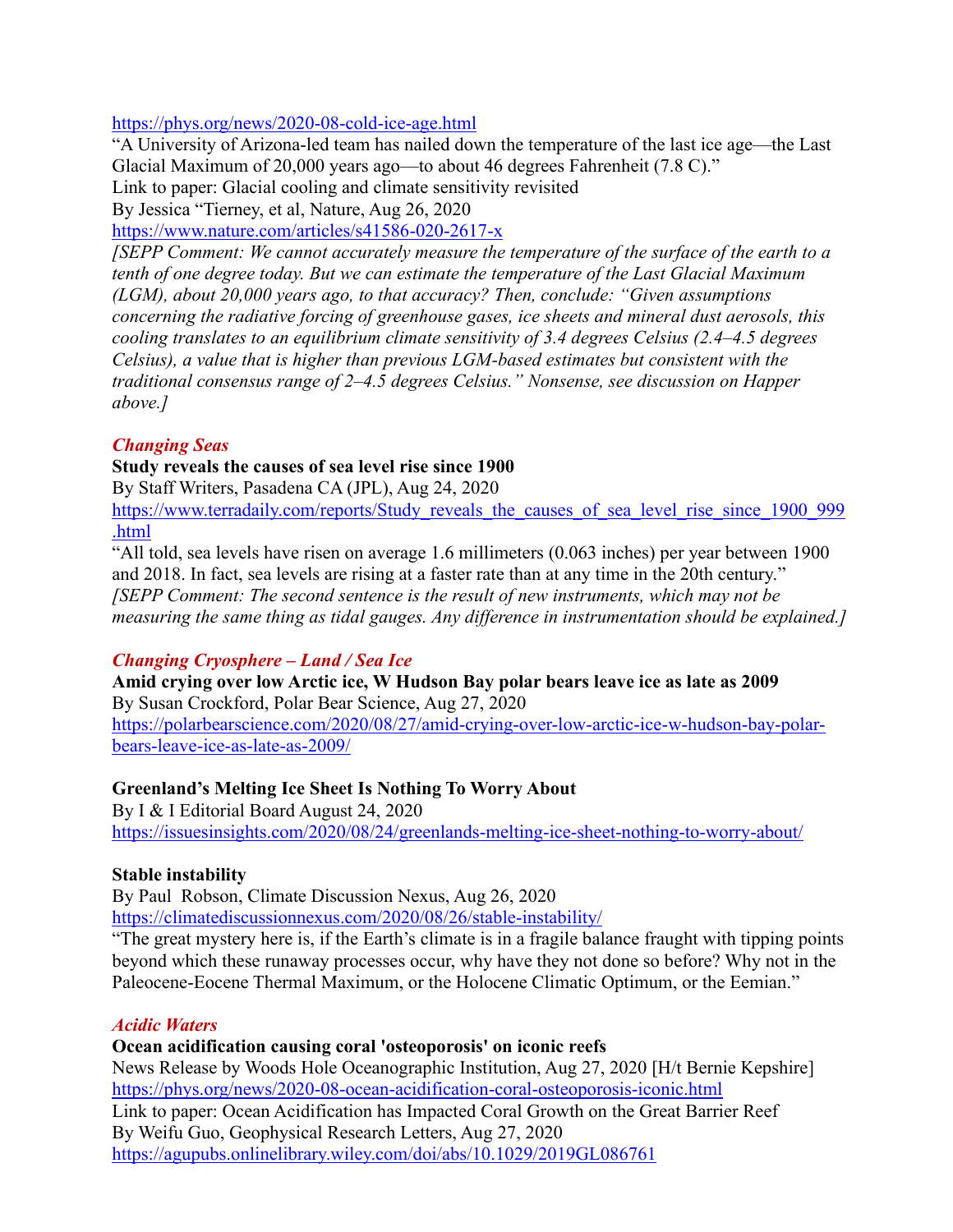"Numerical model of coral growth isolates the respective impacts of ocean acidification and ocean warming on coral growth."

"Roughly a third of global carbon dioxide emissions are absorbed by the ocean, causing an average 0.1 unit decline in seawater pH since the pre-industrial era."

*[SEPP Comment: Highly questionable! How was the model tested? How much did the pH of the water change over the study period? How do they know the pH of the ocean before the concept was developed?]*

## *Agriculture Issues & Fear of Famine*

## **India set to record bumper harvest as timely monsoon boosts agriculture**

According to Agriculture Ministry, the total Kharif crops have been sown on 1,062.93 lakh hectare area against 979.15 lakh hectare during the corresponding period last year, thus increase in area coverage by 8.56 per cent.

By Vijay Thkur, The Statesman, Aug 24, 2020 [H/t GWPF]

[https://www.thestatesman.com/india/india-set-record-bumper-harvest-timely-monsoon-boosts](https://www.thestatesman.com/india/india-set-record-bumper-harvest-timely-monsoon-boosts-agriculture-1502919431.html)[agriculture-1502919431.html](https://www.thestatesman.com/india/india-set-record-bumper-harvest-timely-monsoon-boosts-agriculture-1502919431.html)

## **BBC Blame Dire Wheat Harvests On Climate Change**

By Paul Homewood, Not a Lot of People Know That, Aug 27, 2020 [https://notalotofpeopleknowthat.wordpress.com/2020/08/27/bbc-blame-dire-wheat-harvests-on](https://notalotofpeopleknowthat.wordpress.com/2020/08/27/bbc-blame-dire-wheat-harvests-on-climate-change/)[climate-change/](https://notalotofpeopleknowthat.wordpress.com/2020/08/27/bbc-blame-dire-wheat-harvests-on-climate-change/)

"In short, the weather has been far from ideal in the last 12 months as far as farming is concerned, but there is not the slightest evidence that this is part of a longer-term trend."

## *Un-Science or Non-Science?*

**Ozone on the rise – suggests pollution controls aren't 'working as well as we thought'** By Anthony Watts, WUWT, Aug 24, 2020

[https://wattsupwiththat.com/2020/08/24/ozone-on-the-rise-suggests-pollution-controls-arent](https://wattsupwiththat.com/2020/08/24/ozone-on-the-rise-suggests-pollution-controls-arent-working-as-well-as-we-thought/)[working-as-well-as-we-thought/](https://wattsupwiththat.com/2020/08/24/ozone-on-the-rise-suggests-pollution-controls-arent-working-as-well-as-we-thought/)

Link to paper: Aircraft observations since the 1990s reveal increases of tropospheric ozone at multiple locations across the Northern Hemisphere

By Audrey Gaudel, Science Advances, Aug 21, 2020

<https://advances.sciencemag.org/content/6/34/eaba8272.full>

*[SEPP Comment: More non-science from Science Advances. Ground level ozone can be harmful, upper atmosphere ozone protects against UV radiation. Upper atmosphere ozone is largely the product of solar rays hitting oxygen, not human activity.]*

## *Lowering Standards*

**Fed up with BBC Climate Activism? Tory MPs Table Bills to Defund the BBC** By Eric Worrall, WUWT, Aug 27, 2020 [https://wattsupwiththat.com/2020/08/27/fed-up-with-bbc-climate-activism-tory-mps-table-bills-](https://wattsupwiththat.com/2020/08/27/fed-up-with-bbc-climate-activism-tory-mps-table-bills-to-defund-the-bbc/)

[to-defund-the-bbc/](https://wattsupwiththat.com/2020/08/27/fed-up-with-bbc-climate-activism-tory-mps-table-bills-to-defund-the-bbc/)

## **No… BMJ study does not show air pollution causes asthma in kids**

More dishonest statistical analysis of bogus data with no biological plausibility. By Steve Milloy, Junk Science.com, Aug 19, 2020 [H/t Dr. John Dunn] [https://junkscience.com/2020/08/no-bmj-study-does-not-show-air-pollution-causes-asthma-in](https://junkscience.com/2020/08/no-bmj-study-does-not-show-air-pollution-causes-asthma-in-kids/#more-103086)[kids/#more-103086](https://junkscience.com/2020/08/no-bmj-study-does-not-show-air-pollution-causes-asthma-in-kids/#more-103086)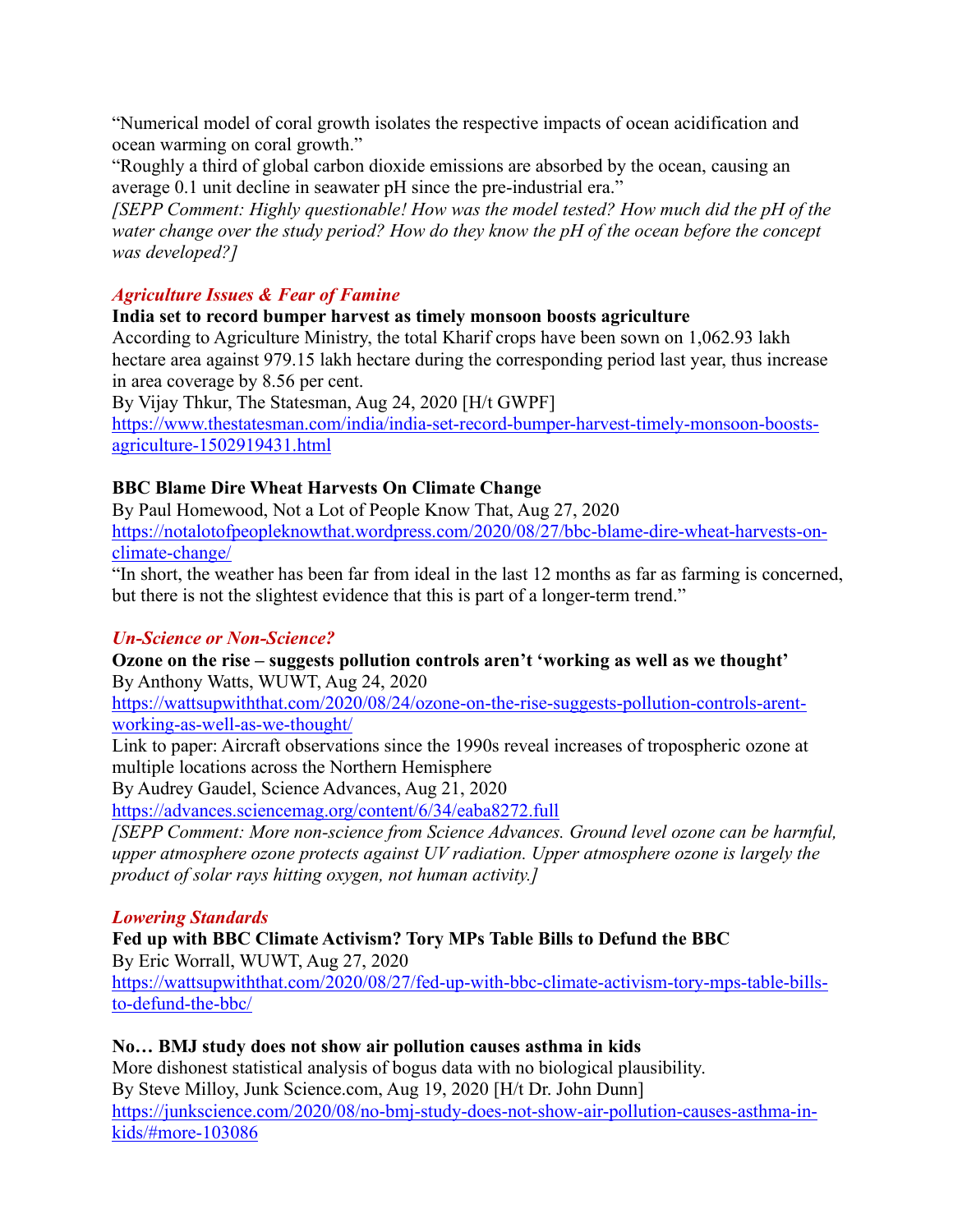Link to paper: Air pollution and family related determinants of asthma onset and persistent wheezing in children: nationwide case-control study By Gitte J Holst, et al. BMJ, June 24, 2020 <https://junkscience.com/wp-content/uploads/2020/08/asthma.pdf>

# *Communicating Better to the Public – Use Yellow (Green) Journalism?*

**Earth has lost 28 trillion tonnes of ice in less than 30 years**

'Stunned' scientists say there is little doubt global heating is to blame for the loss By Robin McKie, The Guardian, Aug 23, 2020 [H/t James Crockford] [https://www.theguardian.com/environment/2020/aug/23/earth-lost-28-trillion-tonnes-ice-30](https://www.theguardian.com/environment/2020/aug/23/earth-lost-28-trillion-tonnes-ice-30-years-global-warming) [years-global-warming](https://www.theguardian.com/environment/2020/aug/23/earth-lost-28-trillion-tonnes-ice-30-years-global-warming)

Link to paper: Review Article: Earth's ice imbalance By Thomas Slater, et al. The Cryosphere, Aug 14, 2020 <https://tc.copernicus.org/preprints/tc-2020-232/>

*[SEPP Comment: According to the abstract, sea levels rose 35 mm over the 23-year period, or 1.52 mm per year, 152 mm per century, or 6 inches per century. NIPCC estimated 7 inches per century.]*

## **Blackout California**

By Paul Robson, Climate Discussion Nexus, Aug 26, 2020 <https://climatediscussionnexus.com/2020/08/26/blackout-california/>

"Naturally the heat waves were sensationalized. NBC warned on August 13 that "Scorching temperatures in Death Valley will shatter records in West, Southwest". It's odd to have news outfits reporting what's going to happen not what did happen."

# **Putting the dead in deadline again**

By Paul Robson, Climate Discussion Nexus, Aug 26, 2020

<https://climatediscussionnexus.com/2020/08/26/putting-the-dead-in-deadline-again/>

"On the subject of predictions of disaster, you can at least actually test, we give one tentative thumb up to the claim that the oceans are going to 'suffocate' in 15 years or, according to Smithsonian Magazine, are already starting to."

*Communicating Better to the Public – Exaggerate, or be Vague?*

**Nearly half of Germany's electricity has come from wind and solar this year**

By Niall McCarthy, Statista and World Economic Forum, Aug 17, 2020 <https://www.weforum.org/agenda/2020/08/where-solar-wind-power-are-thriving/> Link to report: Pioneers in clean energy

<https://denmark.dk/innovation-and-design/clean-energy>

"Germany is well above the global figure with wind and solar generating an impressive 42 percent of its electricity from January through June of this year. The United Kingdom has also made strides in recent years and its figure is 33 percent."

*[SEPP Comment: The list does not include Denmark which generated more than half of its electricity from wind and solar. Germany and Denmark have the highest cost residential electricity in the EU.]*

*Communicating Better to the Public – Make things up.* 

**Climate chaos: Extreme heat, wildfires and record-setting storms suggest a frightening future is already here**

By Jeff Berardelli, CBS News, Aug 24, 2020 [H/t Bernie Kepshire]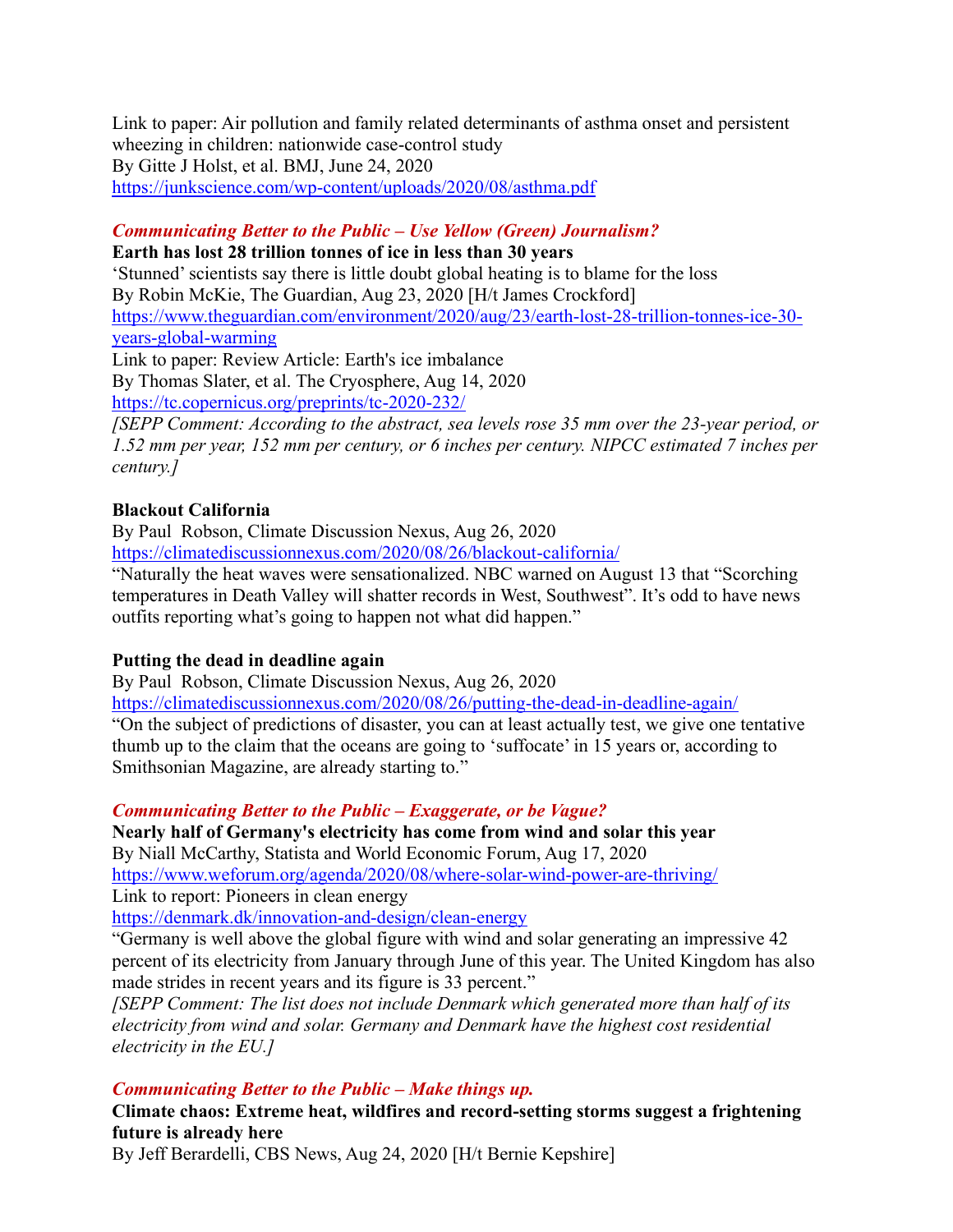<https://www.cbsnews.com/news/climate-change-heat-wave-wildfires-hurricanes-derecho/>

## **Rock And Chips**

By Paul Homewood, Not a Lot of People Know That, Aug 25, 2020

<https://notalotofpeopleknowthat.wordpress.com/2020/08/22/rock-and-chips/>

"Size declines have been going on long before AGW. It really does not take a genius to work out that the decline in salmon size has a lot more to do with fishing and other human activities than it does with weather."

## *Communicating Better to the Public – Go Personal.*

## **We'll go with ideological fool, thanks**

By Paul Robson, Climate Discussion Nexus, Aug 26, 2020

<https://climatediscussionnexus.com/2020/08/26/well-go-with-ideological-fool-thanks/>

"In the spirit of friendly debate Guardian environment editor Damian Carrington says there are four basic kinds of mentally or morally defective people who disagree with his own opinion on climate: '[t]he shill, the grifter, the egomaniac and the ideological fool.'"

## *Communicating Better to the Public – Use Propaganda*

**Hurricane Laura could be 'unsurvivable' in parts of Texas, Louisiana** By Kaelan Deese, The Hill, Aug 26, 2020 [https://thehill.com/policy/energy-environment/513747-hurricane-laura-could-be-unsurvivable-in](https://thehill.com/policy/energy-environment/513747-hurricane-laura-could-be-unsurvivable-in-parts-of-texas-louisiana)[parts-of-texas-louisiana](https://thehill.com/policy/energy-environment/513747-hurricane-laura-could-be-unsurvivable-in-parts-of-texas-louisiana)

# **ABC: Failure to Acknowledge the Climate Change Grief of Others Causes Serious Health Problems**

By Eric Worrall, Aug 24, 2020 [https://wattsupwiththat.com/2020/08/24/abc-failure-to-acknowledge-the-climate-change-grief-of](https://wattsupwiththat.com/2020/08/24/abc-failure-to-acknowledge-the-climate-change-grief-of-others-causes-serious-health-problems/)[others-causes-serious-health-problems/](https://wattsupwiththat.com/2020/08/24/abc-failure-to-acknowledge-the-climate-change-grief-of-others-causes-serious-health-problems/)

## *Questioning European Green*

## **Councils Forced To Reverse Street Closures After Backlash To Govt's 'Green' Anti-Car Scheme**

By Staff, Sunday Telegraph, Via GWPF, Aug 23, 2020 [https://www.thegwpf.com/councils-forced-to-reverse-street-closures-after-backlash-to-govts](https://www.thegwpf.com/councils-forced-to-reverse-street-closures-after-backlash-to-govts-green-anti-car-scheme/)[green-anti-car-scheme/](https://www.thegwpf.com/councils-forced-to-reverse-street-closures-after-backlash-to-govts-green-anti-car-scheme/)

# **Green groups outraged as government presses on with £27.4bn roads plan**

By Sarah George, edie, Aug 20, 2020 [H/t GWPF] [https://www.edie.net/news/11/Green-groups-outraged-as-government-presses-on-with--27-4bn](https://www.edie.net/news/11/Green-groups-outraged-as-government-presses-on-with--27-4bn-roads-plan/)[roads-plan/](https://www.edie.net/news/11/Green-groups-outraged-as-government-presses-on-with--27-4bn-roads-plan/)

# *Questioning Green Elsewhere*

**Excuses, Excuses: California 2020 vs. Jevons 1865**

By Robert Bradley Jr. Master Resource, Aug 27, 2020

[https://www.masterresource.org/california-power-crisis-2020/excuses-california-2020-jevons-](https://www.masterresource.org/california-power-crisis-2020/excuses-california-2020-jevons-1865/)[1865/](https://www.masterresource.org/california-power-crisis-2020/excuses-california-2020-jevons-1865/)

"The first great requisite of motive power is, that it shall be wholly at our command, to be exerted when, and where, and in what degree we desire. The wind, for instance, as a direct motive power,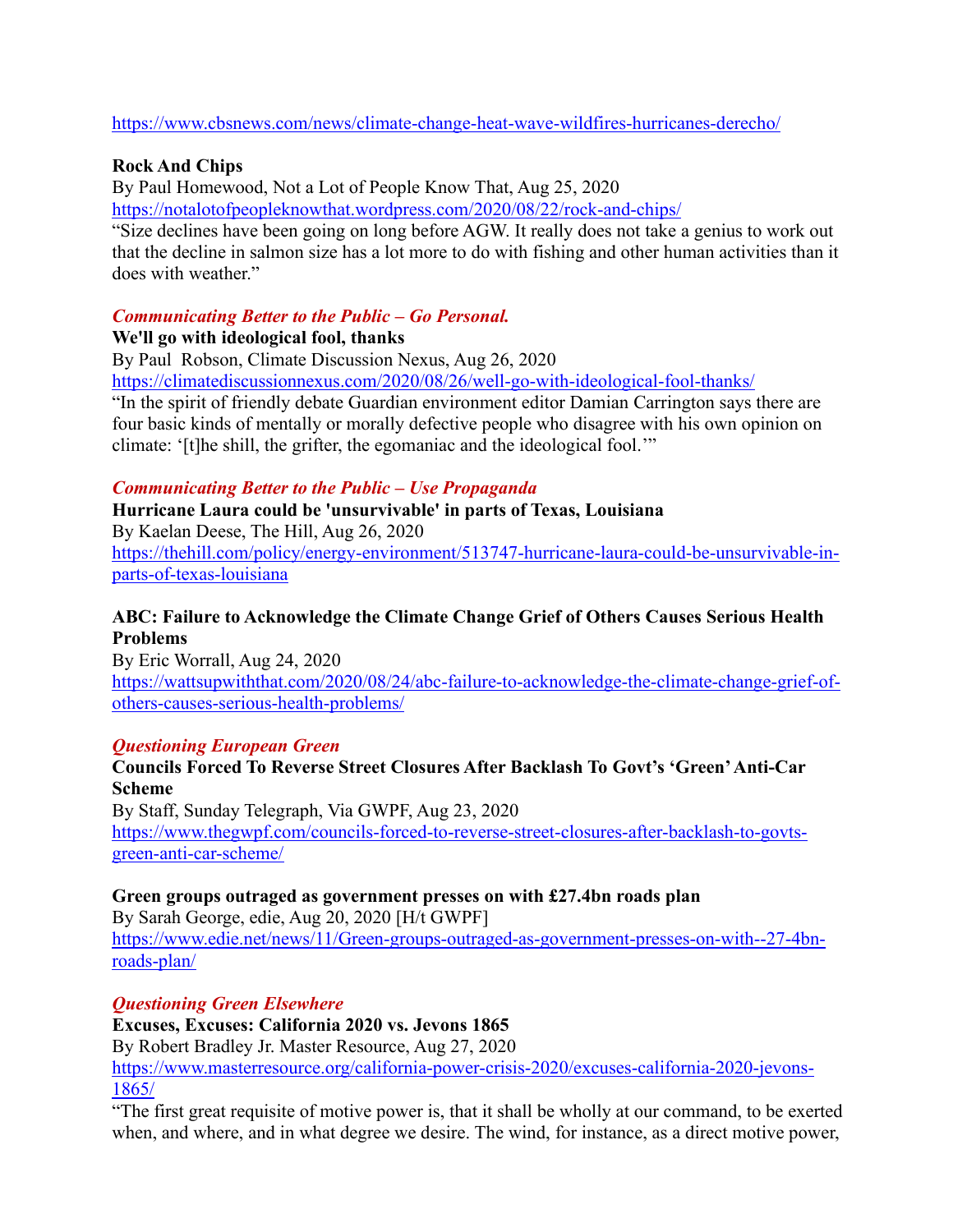is wholly inapplicable to a system of machine labour, for during a calm season the whole business of the country would be thrown out of gear."

*[SEPP Comment: Unfortunately, since politicians cannot control wind and solar power, some wish to control people who use electricity.]*

#### **Joe Biden's Climate Plan Would Be a Disaster for the Environment**

By James Taylor, Real Clear Energy, August 26, 2020 https://www.realclearenergy.org/articles/2020/08/26/joe bidens climate plan would be a disast er for the environment 575374.html

#### **California's Blackouts Expose Biden-Harris and The Green New Deal**

By Daniel Turner, Real Clear Energy, August 27, 2020 https://www.realclearenergy.org/articles/2020/08/27/californias blackouts expose bidenharris and the green new deal 575131.html

#### **Kamala Harris and AOC craft crazy climate law**

By David Wojick, CFACT, Aug 25, 2020 <https://www.cfact.org/2020/08/25/kamala-harris-and-aoc-craft-crazy-climate-law/>

#### *Funding Issues*

#### **UN-Backed Climate Fund Faces Wave Of Abuse Allegations From Staff**

By Staff, Financial Times, Via GWPF, Aug 28, 2020

<https://www.thegwpf.com/un-backed-climate-fund-faces-wave-of-abuse-allegations-from-staff/> "The UN-backed Green Climate Fund, the world's largest climate finance institution, is facing a wave of internal misconduct complaints including allegations of sexism and harassment in the workplace, and criticism over the death of an employee from coronavirus."

#### *Litigation Issues*

## **Court finds EPA skirted air laws with 'pernicious loophole'**

By Rebecca Beitsch, The Hill, Aug 27, 2020

[https://thehill.com/policy/energy-environment/514029-court-finds-epa-skirted-air-laws-with](https://thehill.com/policy/energy-environment/514029-court-finds-epa-skirted-air-laws-with-pernicious-loophole)[pernicious-loophole](https://thehill.com/policy/energy-environment/514029-court-finds-epa-skirted-air-laws-with-pernicious-loophole)

"The group argued power plants in the state were capable of meeting much tougher standards than what had been agreed to by the two agencies."

#### *Subsidies and Mandates Forever*

#### **The Plague of Renewable Portfolio Standards**

By Norman Rogers, American Thinker, Aug 28, 2020

[https://www.americanthinker.com/articles/2020/08/the\\_plague\\_of\\_renewable\\_portfolio\\_standards](https://www.americanthinker.com/articles/2020/08/the_plague_of_renewable_portfolio_standards.html) [.html](https://www.americanthinker.com/articles/2020/08/the_plague_of_renewable_portfolio_standards.html)

"If you add wind or solar to a grid, someone has to pay \$80 to save \$15."

#### **EU subsidies benefit big farms while underfunding greener and poorer plots – new research** By Charles Rotter, WUWT, Aug 26, 2020

[https://wattsupwiththat.com/2020/08/26/eu-subsidies-benefit-big-farms-while-underfunding](https://wattsupwiththat.com/2020/08/26/eu-subsidies-benefit-big-farms-while-underfunding-greener-and-poorer-plots-new-research/)[greener-and-poorer-plots-new-research/](https://wattsupwiththat.com/2020/08/26/eu-subsidies-benefit-big-farms-while-underfunding-greener-and-poorer-plots-new-research/)

#### *Energy Issues – Non-US* **Recent Energy and Environmental News**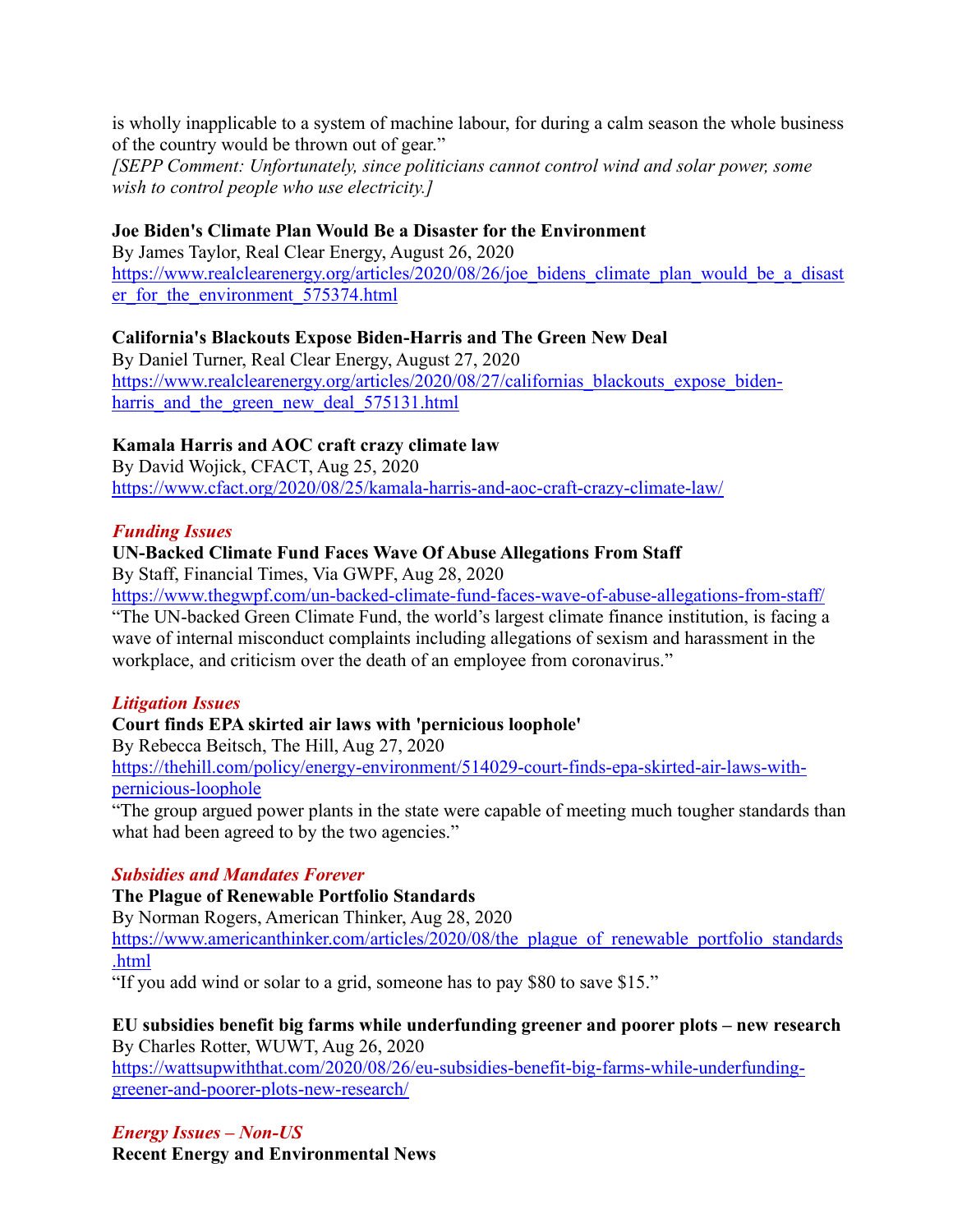By John Droz, The Australian Climate Sceptics Blog, Aug 25, 2020 <http://theclimatescepticsparty.blogspot.com/2020/08/recent-energy-and-environmental-news.html>

## **Two More CCGT Plants To Be Mothballed [UK]**

By Paul Homewood, Not a Lot of People Know That, Aug 25, 2020 [https://notalotofpeopleknowthat.wordpress.com/2020/08/25/two-more-ccgt-plants-to-be](https://notalotofpeopleknowthat.wordpress.com/2020/08/25/two-more-ccgt-plants-to-be-mothballed/)[mothballed/](https://notalotofpeopleknowthat.wordpress.com/2020/08/25/two-more-ccgt-plants-to-be-mothballed/)

"In practice, existing generators, including coal and nuclear power stations, have hoovered up contracts at rock bottom prices. But all of the coal and most of the nuclear plants will be shut this decade, leaving a potential gap before new CCGT capacity can be built. This gap will be even more serious if other existing gas plants shut in the meantime."

## *Energy Issues – Australia*

**New Report: Australians pay \$1,300 in hidden climate bills each year** By Jo Nova, Her Blog, Aug 28, 2020 [http://joannenova.com.au/2020/08/new-report-australians-pay-1300-hidden-climate-bill-each](http://joannenova.com.au/2020/08/new-report-australians-pay-1300-hidden-climate-bill-each-year/)[year/](http://joannenova.com.au/2020/08/new-report-australians-pay-1300-hidden-climate-bill-each-year/)

# **Optimistic? SA Energy Minister says helpfully "The grid blowing up is not the right term"**

By Jo Nova, Her Blog, Aug 28, 2020 [http://joannenova.com.au/2020/08/sa-energy-minister-says-helpfully-the-grid-blowing-up-is-not](http://joannenova.com.au/2020/08/sa-energy-minister-says-helpfully-the-grid-blowing-up-is-not-the-right-term/)[the-right-term/](http://joannenova.com.au/2020/08/sa-energy-minister-says-helpfully-the-grid-blowing-up-is-not-the-right-term/)

## **The Bill Comes Due for Renewable Energy**

By Alan Moran, Quadrant, Aug 24, 2020

<https://quadrant.org.au/opinion/doomed-planet/2020/08/the-bill-comes-due-for-renewable-energy/> "Once all effects of the renewable energy measures are counted the cost becomes 39 per cent of household electricity bills, not 6.5 per cent that the government typically quotes. The cost of these climate policies to the average household's electricity bill is an extra \$536 per annum, significantly more than the touted \$90."

## *Energy Issues -- US*

**Blackouts are Happening Now** By Donn Dears, Power For USA, Aug 27, 2020 <https://ddears.com/2020/08/27/blackouts-are-happening-now/>

## **Record setting US "Natural Gas Power Burn"… Frac yeah!**

By David Middleton, WUWT, Aug 26, 2020 <https://wattsupwiththat.com/2020/08/26/record-setting-us-natural-gas-power-burn-frac-yeah/>

*Oil and Natural Gas – the Future or the Past?*

**Big Oil Asset Write-Downs Are Not The End Of The Oil Age** By Tilak Doshi, Forbes, Aug 23, 2020 [https://www.forbes.com/sites/tilakdoshi/2020/08/23/big-oil-asset-write-downs-are-not-the-end-of](https://www.forbes.com/sites/tilakdoshi/2020/08/23/big-oil-asset-write-downs-are-not-the-end-of-the-oil-age/#55ad57872da3)[the-oil-age/#55ad57872da3](https://www.forbes.com/sites/tilakdoshi/2020/08/23/big-oil-asset-write-downs-are-not-the-end-of-the-oil-age/#55ad57872da3)

# *Return of King Coal?*

**Coal's Share Of Global Energy Supply Has Increased Since 1973** By Tsvetana Paraskova, Oil Price.com, Aug 27, 2020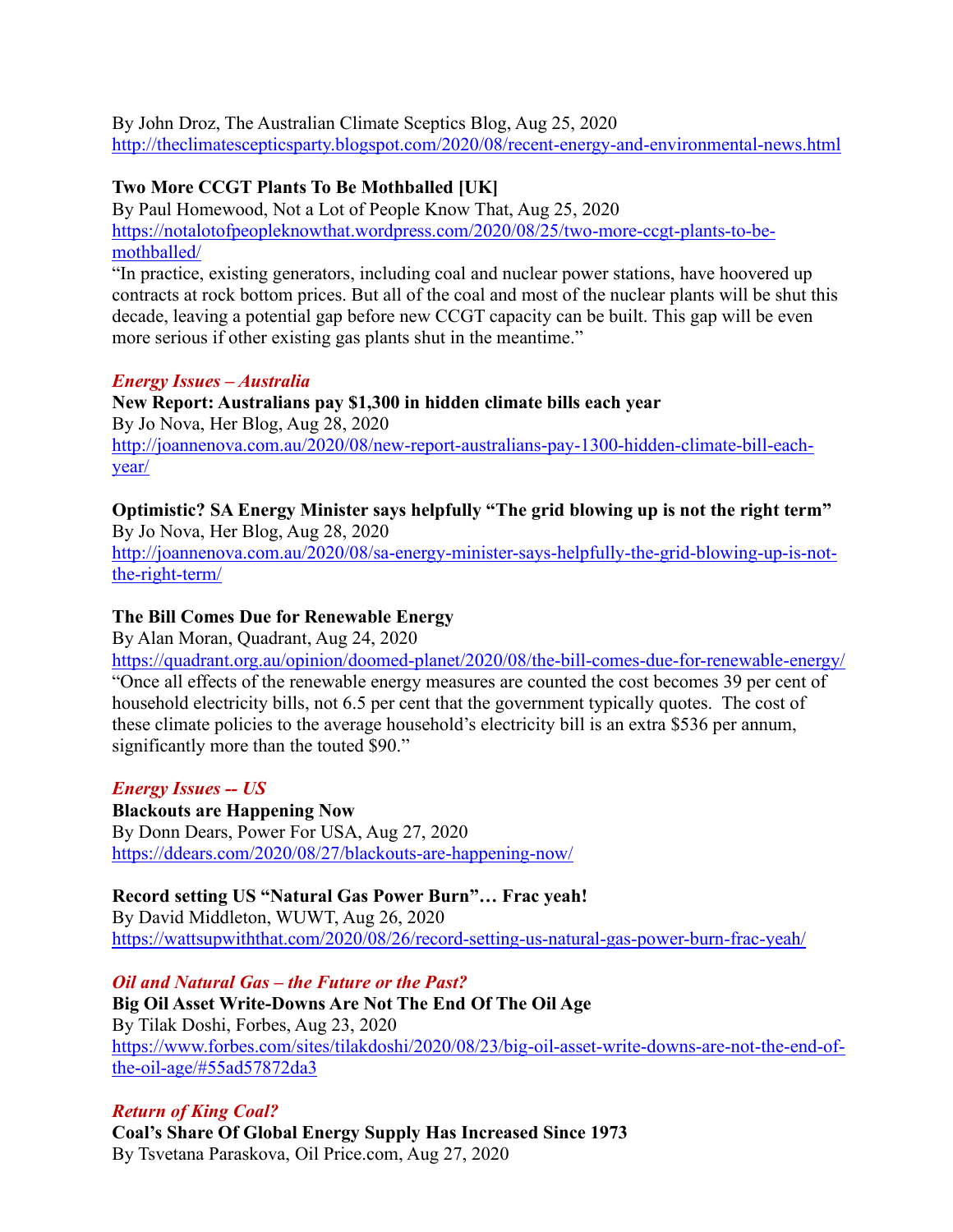[https://oilprice.com/Latest-Energy-News/World-News/Coals-Share-Of-Global-Energy-Supply-](https://oilprice.com/Latest-Energy-News/World-News/Coals-Share-Of-Global-Energy-Supply-Has-Increased-Since-1973.html)[Has-Increased-Since-1973.html](https://oilprice.com/Latest-Energy-News/World-News/Coals-Share-Of-Global-Energy-Supply-Has-Increased-Since-1973.html) Link to report: Key World Energy Statistics 2020 By Staff, IEA, August 2020

<https://www.iea.org/reports/key-world-energy-statistics-2020>

## *Nuclear Energy and Fears*

**Don't let China steal the global nuclear-power industry** By Michael Shellenberger, New York Post, Aug 17, 2020 <https://nypost.com/2020/08/17/dont-let-china-steal-the-global-nuclear-power-industry/>

# **Derecho Damage Results in Early Retirement of Duane Arnold Nuclear Power Plant**

By Aaron Larson, Power Mag, Aug 26, 2020 [https://www.powermag.com/derecho-damage-results-in-early-retirement-of-duane-arnold](https://www.powermag.com/derecho-damage-results-in-early-retirement-of-duane-arnold-nuclear-power-plant/)[nuclear-power-plant/](https://www.powermag.com/derecho-damage-results-in-early-retirement-of-duane-arnold-nuclear-power-plant/)

## *Alternative, Green ("Clean") Solar and Wind*

**Megatons of Solar Panel trash coming to a dump near you soon…**

By Jo Nova, Her Blog, Aug 24, 2020

[http://joannenova.com.au/2020/08/megatons-of-solar-panel-trash-coming-to-a-town-near-you](http://joannenova.com.au/2020/08/megatons-of-solar-panel-trash-coming-to-a-town-near-you-soon/)[soon/](http://joannenova.com.au/2020/08/megatons-of-solar-panel-trash-coming-to-a-town-near-you-soon/)

"Second-hand solar panels are being sent to the third world. Makes a cheaper form of landfill…" *[SEPP Comment: Will they then appear in the oceans as plastic waste does?]*

# **Out to Sea: The Dismal Economics of Offshore Wind**

By Jonathan A. Lesser, Manhattan Institute, Aug 25, 2020

<https://www.manhattan-institute.org/dismal-economics-offshore-wind-energy>

"The actual costs of offshore wind projects borne by electric ratepayers and taxpayers are likely to be greater than advertised."

# **LEEDCO Pushback (Great Lakes' proposal fails economically, environmentally)**

By Sherri Lang, Master Resource, Aug 25, 2020 <https://www.masterresource.org/leedco-icebreaker/leedco-pushback-august-2020/> Objecting to a Lake Erie wind project.

# *Alternative, Green ("Clean") Energy -- Other*

**Advanced biofuels show real promise for replacing some fossil fuels** News Release by Colorado State University, Aug 24, 2020 [H/t Bernie Kepshire] <https://phys.org/news/2020-08-advanced-biofuels-real-fossil-fuels.html> Robust paths to net greenhouse gas mitigation and negative emissions via advanced biofuels By John L. Field, et al. PNAS, Aug 24, 2020 <https://www.pnas.org/content/early/2020/08/19/1920877117>

"Using a quantitative ecosystem modeling approach, which explicitly differentiates primary production, ecosystem carbon balance, and biomass harvest, we show that none of these arguments preclude cellulosic biofuels from realizing greenhouse gas mitigation."

**ABC: Why are there No Large Scale Geo-engineering Experiments?**

By Eric Worrall, WUWT, Aug 27, 2020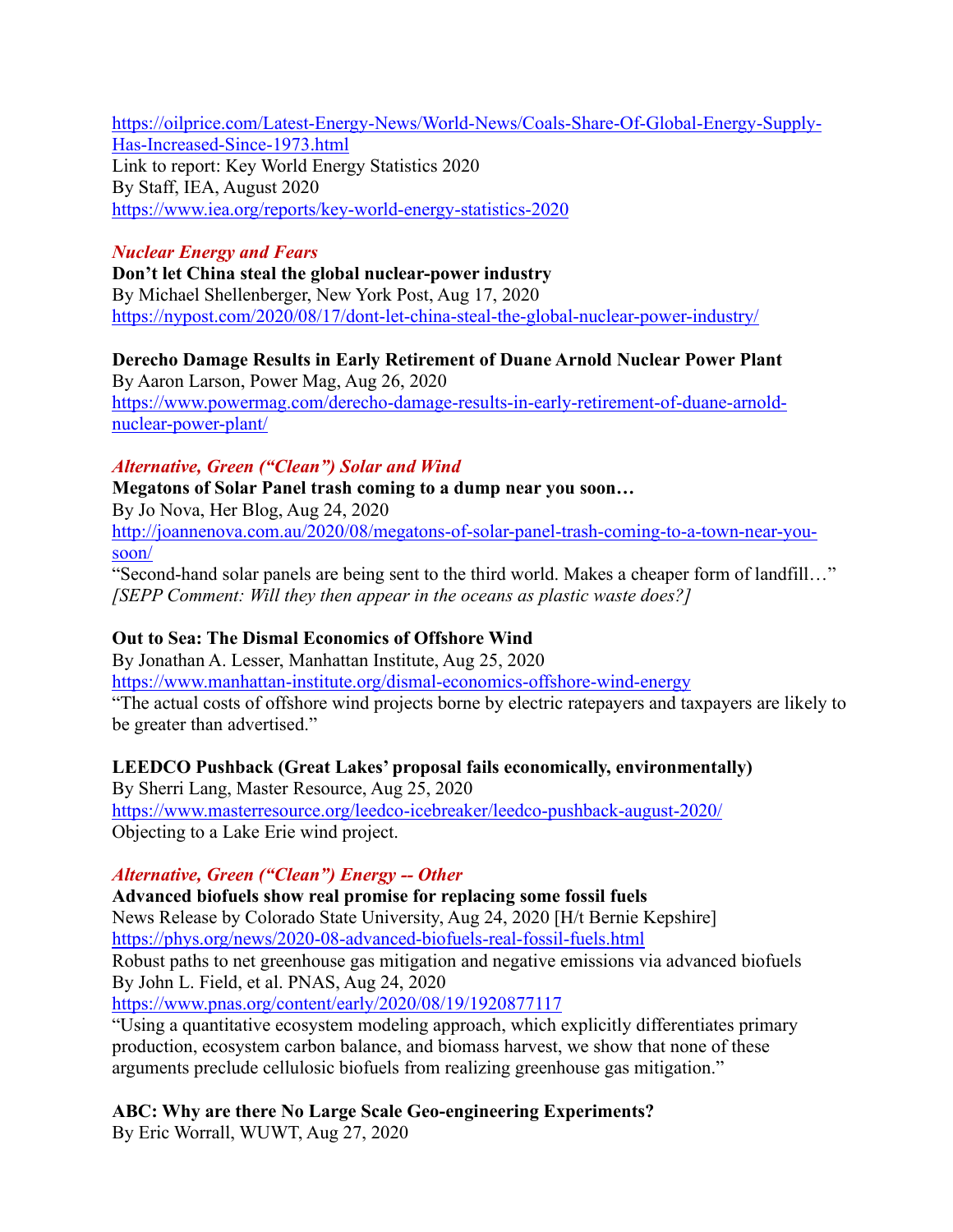[https://wattsupwiththat.com/2020/08/27/abc-why-are-there-no-large-scale-geo-engineering](https://wattsupwiththat.com/2020/08/27/abc-why-are-there-no-large-scale-geo-engineering-experiments/)[experiments/](https://wattsupwiththat.com/2020/08/27/abc-why-are-there-no-large-scale-geo-engineering-experiments/)

## **20th century dam building found to have offset sea level rise**

By Bob Yirka , Phys.org, Aug 24, 2020 [H/t Bernie Kepshire] <https://phys.org/news/2020-08-20th-century-offset-sea.html> The causes of sea-level rise since 1900 By Thomas Frederikse, et al. Aug 19, 2020 <https://www.nature.com/articles/s41586-020-2591-3>

## *Alternative, Green ("Clean") Vehicles*

**Fossil fuel car ban 'will close cheapest route to cutting CO2'** By Staff, TransportXtra, Aug 22, 2020 [https://www.transportxtra.com/publications/local-transport-today/news/66518/fossil-fuel-car-ban](https://www.transportxtra.com/publications/local-transport-today/news/66518/fossil-fuel-car-ban-will-close-cheapest-route-to-cutting-co2-/)[will-close-cheapest-route-to-cutting-co2-/](https://www.transportxtra.com/publications/local-transport-today/news/66518/fossil-fuel-car-ban-will-close-cheapest-route-to-cutting-co2-/) lowering

## *California Dreaming*

## **2020 Summer Loads and Resources Assessment**

By Staff, California ISO, May 15, 2020

[http://www.caiso.com/Documents/2020SummerLoadsandResourcesAssessment.pdf#search=sum](http://www.caiso.com/Documents/2020SummerLoadsandResourcesAssessment.pdf#search=summer%20maximum%20on%2Dpeak%20available%20capacity%20by%20fuel%20type) [mer%20maximum%20on%2Dpeak%20available%20capacity%20by%20fuel%20type](http://www.caiso.com/Documents/2020SummerLoadsandResourcesAssessment.pdf#search=summer%20maximum%20on%2Dpeak%20available%20capacity%20by%20fuel%20type)

#### **California Greenouts: Meet the 'Duck Curve'**

By Wayne Lusvardi, Master Resource, Aug 24, 2020 <https://www.masterresource.org/lusvardi-wayne/ca-power-crisis-green-power-vs-duck-curve/> "So, a green power grid is not a fit for the dual peak load market – [generation] peaking at midday and [consumption] again at sunset. In short: California's blackouts are a structural, design, centrally planned failure, not a market failure."

#### **Blackouts and Fires: California's Summer Attractions**

By Joel Kotkin, Real Clear Energy, Aug 25, 2020 https://www.realclearenergy.org/articles/2020/08/25/blackouts and fires californias summer att [ractions\\_575221.html](https://www.realclearenergy.org/articles/2020/08/25/blackouts_and_fires_californias_summer_attractions_575221.html)

#### **Smoking Out the Golden State's Green Utopia**

By Clarice Feldman, The Pipeline, Aug 28, 2020 [H/t WUWT] <https://the-pipeline.org/smoking-out-the-golden-states-green-utopia/>

"On Sept. 1, the California State Water Board [CSWB] will have to decide whether the four natural gas plants that provide desperately needed power in energy-short California must be shuttered or whether to grant them an extension in the midst of devastating state electricity blackouts by amending the policy [preventing] use of coastal waters for power plant cooling." "Because they rely on seawater cooling [CSWB deemed to be] environmentally unsound." *[SEPP Comment: Perhaps the next step for CSWB is to deny permits to desalination plants, then deny permits for water purification plants, which add chemicals to water, etc.]* 

## **The High Cost of California Electricity Is Increasing Poverty**

California's poverty rate is the highest in the nation. New restrictions on natural gas will increase electricity costs, making the problem worse.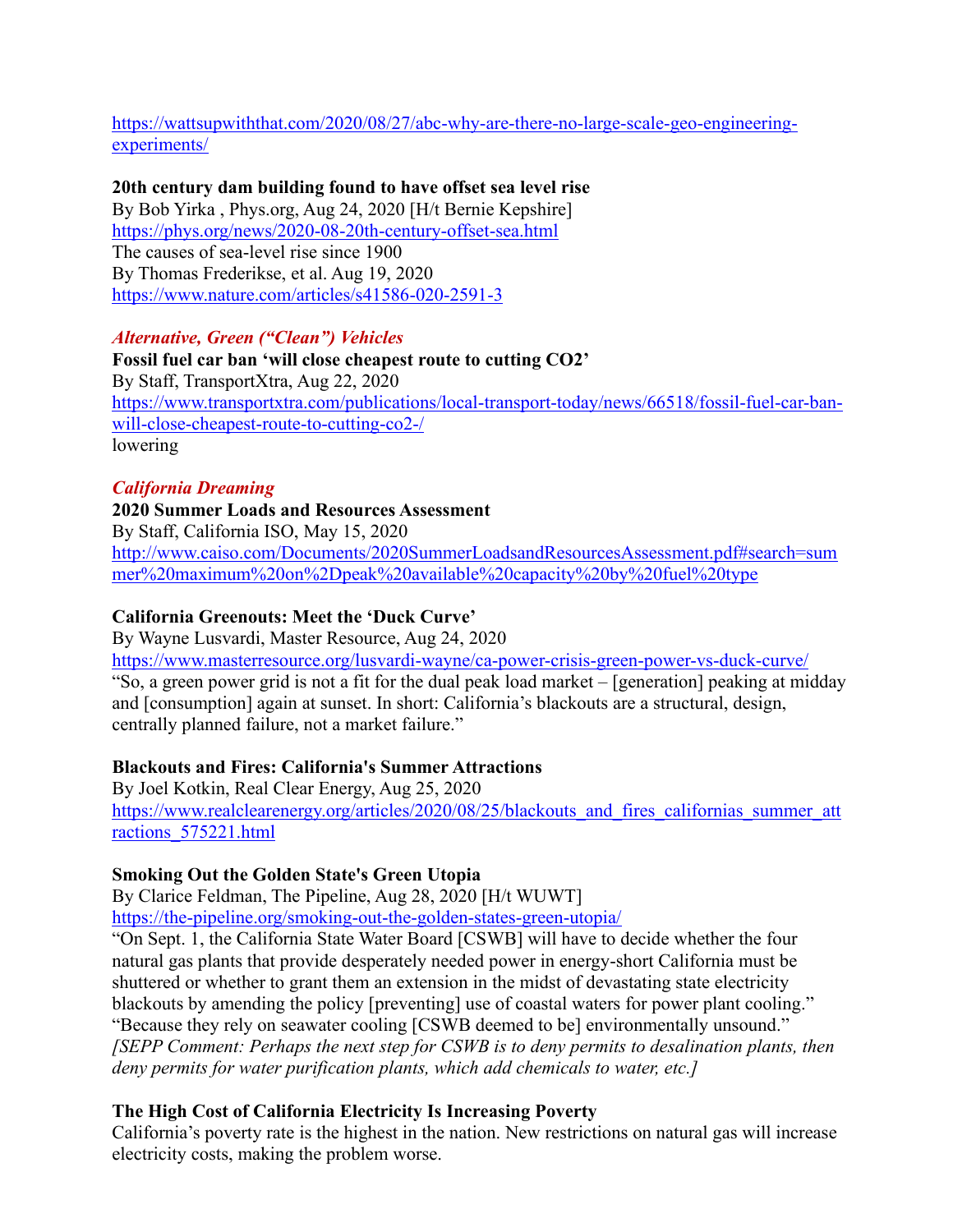By Robert Bryce, FREOPP (Foundation for Research on Equal Opportunity), **July 8**, 2020 <https://freopp.org/the-high-cost-of-california-electricity-is-increasing-poverty-d7bc4021b705>

## *Other News that May Be of Interest*

**US to spend \$625 mn on super-computing research centers**

By Staff Writers, San Francisco (AFP), Aug 26, 2020

https://www.spacedaily.com/reports/US to spend 625 mn on supercomputing research centers 999.html

"The foundation of quantum networks rests on our ability to precisely synthesize and manipulate matter at the atomic scale, including the control of single photons," David Awschalom, a University of Chicago professor and senior scientist at Argonne National Laboratory, said at the time.

## **Earth's Water May Have Come From… Earth**

By David Middleton, WUWT, Aug 28, 2020 <https://wattsupwiththat.com/2020/08/28/earths-water-may-have-come-from-earth/>

## **Regulation isn't cool**

By Paul Robson, Climate Discussion Nexus, Aug 26, 2020 <https://climatediscussionnexus.com/2020/08/26/regulation-isnt-cool/>

Link to article: The big chill: How Africa battles 'zombie' appliances

Once the cast-off appliances are carted home, there is no guarantee they will come back to life and if they do, the cost to run them can be exorbitant

By Payton Fleming, Reuters, Via National Post, June 24, 2020 [H/t Paul Robson]

[https://nationalpost.com/news/world/the-big-chill-how-africa-is-moving-to-battle-zombie](https://nationalpost.com/news/world/the-big-chill-how-africa-is-moving-to-battle-zombie-appliances)[appliances](https://nationalpost.com/news/world/the-big-chill-how-africa-is-moving-to-battle-zombie-appliances)

*[SEPP Comment: If you believe those claiming dangerous global warming, then don't zombie appliances save lives?]*

# **BELOW THE BOTTOM LINE:**

**The Telegraph: Airships to Provide Climate Friendly Air Transport** By Eric Worrall, WUWT, Aug 25, 2020 [https://wattsupwiththat.com/2020/08/25/the-telegraph-airships-to-provide-climate-friendly-air](https://wattsupwiththat.com/2020/08/25/the-telegraph-airships-to-provide-climate-friendly-air-transport/)[transport/](https://wattsupwiththat.com/2020/08/25/the-telegraph-airships-to-provide-climate-friendly-air-transport/)

#### **Guys, Be Very Worried!…German Urologists: Global Warming "Could Adversely Impact Male Fertility", "Reduce Sperm Quality"**

Testicular problems due to climate change: Urologists worry about sperm quality in a hotter atmosphere

By A.R. Göhring (Translated, edited by P. Gosselin), No Tricks Zone, Aug 25, 2020 [https://notrickszone.com/2020/08/25/guys-be-very-worried-german-urologists-global-warming](https://notrickszone.com/2020/08/25/guys-be-very-worried-german-urologists-global-warming-could-adversely-impact-male-fertility-reduce-sperm-quality/)[could-adversely-impact-male-fertility-reduce-sperm-quality/](https://notrickszone.com/2020/08/25/guys-be-very-worried-german-urologists-global-warming-could-adversely-impact-male-fertility-reduce-sperm-quality/)

## **Team warns negative emissions technologies may not solve climate crisis**

By Jennifer McManamay, University of Virginia, Phys.org, Aug 24, 2020 [H/t Bernie Kepshire] https://phys.org/news/2020-08-team-negative-emissions-technologies-climate.html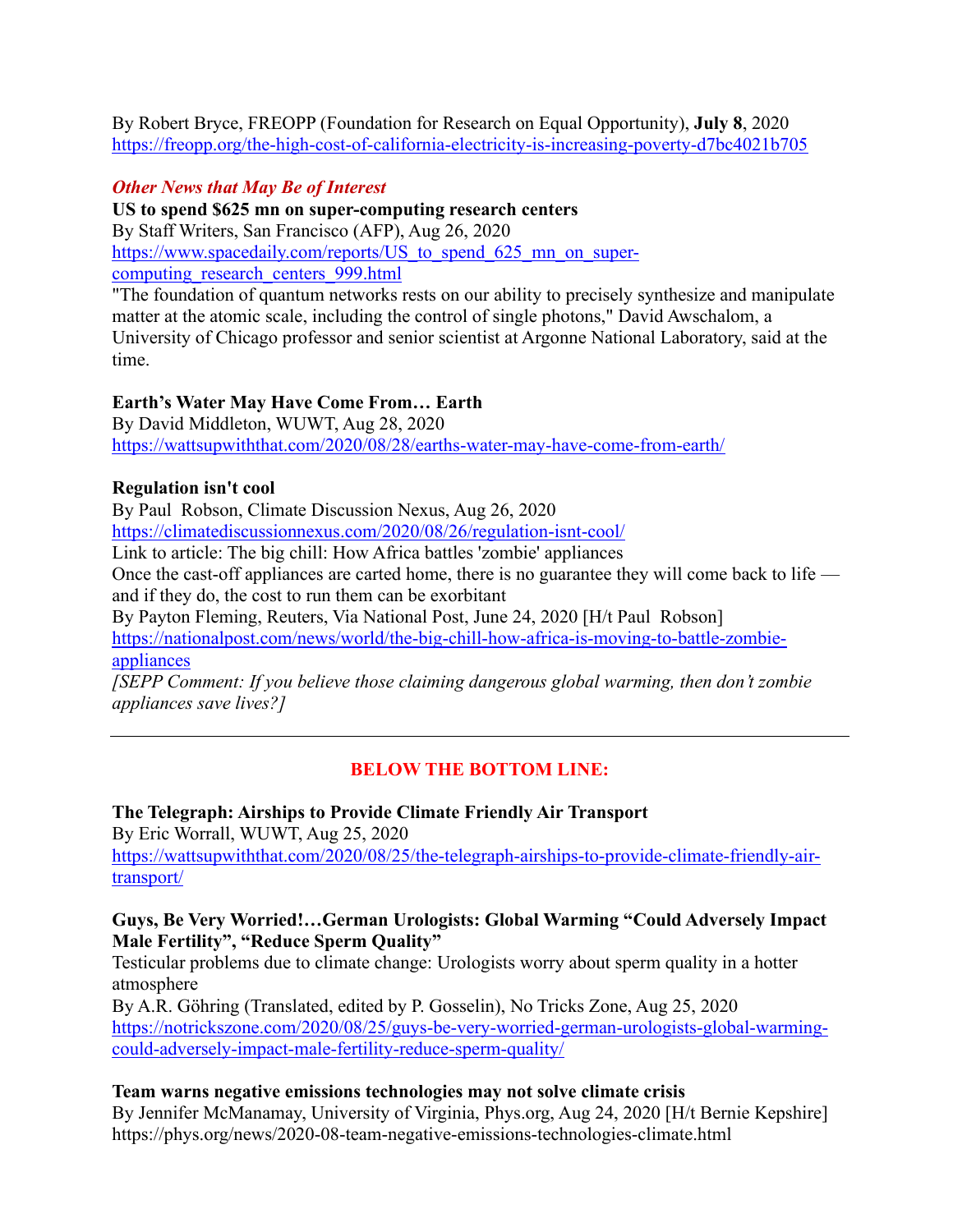Link to paper: Food–energy–water implications of negative emissions technologies in a +1.5  $\degree$ C future

By Jay Fuhrman, et al. Nature Climate Change, Aug 24, 2020 <https://www.nature.com/articles/s41558-020-0876-z>

From the abstract: "Here we show that DAC [Direct Air Capture] could provide up to 3 GtCO2 yr−1 of negative emissions by 2035—equivalent to 7% of 2019 global CO2 emissions—based on current-day assumptions regarding price and performance.

## **ARTICLES**

#### **California Needs Ideas**

The state's worst blackout is the one on political debate, especially about its climate obsession. By Holman W. Jenkins, Jr., WSJ, Aug 8, 2020 [https://www.wsj.com/articles/california-needs-ideas-11598654505?mod=opinion\\_lead\\_pos8](https://www.wsj.com/articles/california-needs-ideas-11598654505?mod=opinion_lead_pos8)

TWTW Summary: The journalist writes:

*"No climate policy is available that would operate on a time scale relevant to California's hellish wildfire challenge, except throwing enough opaque particles into the atmosphere to cool the Earth.*

*"Anything that greens might favor, such as subsidizing green energy or taxing fossil fuels out of existence, is irrelevant. The effect would only manifest itself imperceptibly over many decades. To boot, it would require the participation of the world's major economies, including China's and India's, which leaders answerable to California's voters are in no position to deliver.*

*"I make these points to underline an absurdity. California politicians spend much of their time obsessing about a climate change problem they can't fix. Their state accounts for less than 0.1% of global emissions. There's nothing they can do.*

*"Last year's blackouts were theoretically linked to climate change through a dry spell but California has always had dry spells. Asserting a connection between passing weather phenomena and global climate is fraught.*

*"With this year's blackouts, at least the connection is easy to draw. Even Democrats agree the outages were partly due to the state's wind and solar mandates. Yes, there were blunders too. Enough power was technically available to meet a demand surge well short of an all-time high. But the fact remains: With wind and solar, nature controls the "off" switch. Man doesn't.*

*"Less noticed is the fact that customers of municipally owned utilities in Los Angeles and Sacramento were spared any outages. Because local politicians are directly in line for blame if the lights go out, the unheralded corollary is that these utilities insist on keeping fossil fuels a big share of their mix. The Los Angeles Department of Water and Power gets 48% of its power from coal or gas. The Sacramento Municipal Utility District gets 54% from gas.*

*"Compare this with 15% to 17% for the giant private utilities, such as Southern California Edison and Pacific Gas & Electric, that cover much of the state. Why? Maybe because their CEOs and shareholders are more easily bullied into signing up for the state's green goals. Maybe*